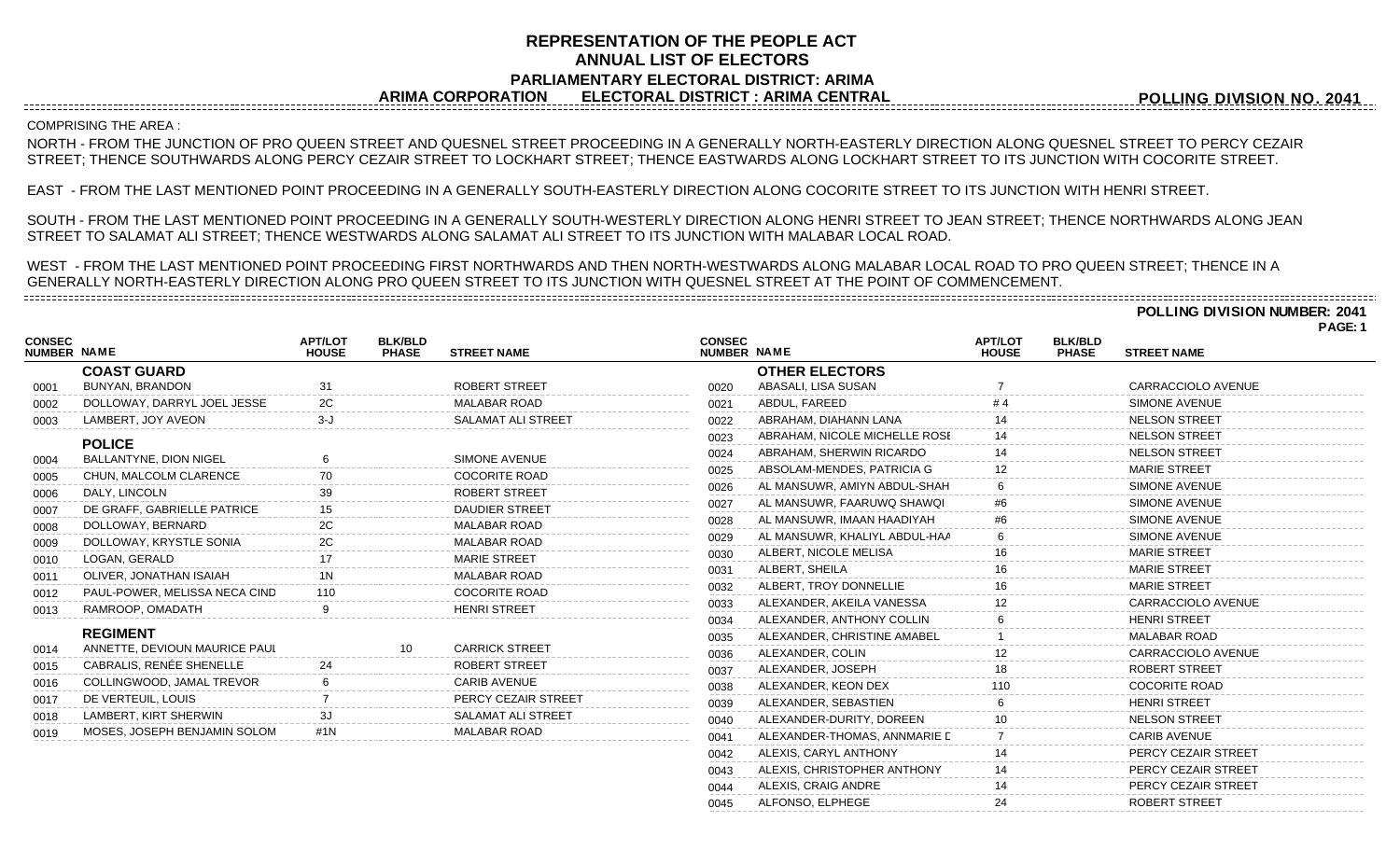|                              |                                                   |                                |                                |                         |                              |                                       |                                |                                |                           | PAGE: 2 |
|------------------------------|---------------------------------------------------|--------------------------------|--------------------------------|-------------------------|------------------------------|---------------------------------------|--------------------------------|--------------------------------|---------------------------|---------|
| <b>CONSEC</b><br>NUMBER NAME |                                                   | <b>APT/LOT</b><br><b>HOUSE</b> | <b>BLK/BLD</b><br><b>PHASE</b> | <b>STREET NAME</b>      | <b>CONSEC</b><br>NUMBER NAME |                                       | <b>APT/LOT</b><br><b>HOUSE</b> | <b>BLK/BLD</b><br><b>PHASE</b> | <b>STREET NAME</b>        |         |
| 0046                         | ALFONSO-GREENE, CANDICE KIMBI                     | 21                             |                                | <b>MARIE STREET</b>     | 0090                         | AUGUSTE-LEWIS, MARY                   | 15                             |                                | <b>LOCKHART STREET</b>    |         |
| 0047                         | ALI, AFENA                                        | 100                            |                                | <b>COCORITE ROAD</b>    | 0091                         | AUSTIN, DEBRA ELIZABETH M             | LP28                           |                                | <b>COCORITE ROAD</b>      |         |
| 0048                         | ALI, AFTAB                                        | 100                            |                                | <b>COCORITE ROAD</b>    | 0092                         | BABOOLAL, MARILYN                     | 12                             |                                | <b>MARIE STREET</b>       |         |
| 0049                         | ALI, AQUILLE ISIAH ANDWELE                        | # 17                           |                                | <b>DAUDIER STREET</b>   | 0093                         | <b>BADALL, ALISON ANNETTE</b>         | 11                             |                                | AMEERALI AVENUE           |         |
| 0050                         | ALI, AREANNA ARAH                                 | 11                             |                                | SALAMAT ALI STREET      | 0094                         | BADALL, CHERYL ANN BERNADINE          | 11                             |                                | AMEERALI AVENUE           |         |
| 0051                         | ALI, GEETA                                        | 100                            |                                | <b>COCORITE ROAD</b>    | 0095                         | <b>BADALL, RAY COLLIN JAMES</b>       | 3I                             |                                | <b>SALAMAT ALI STREET</b> |         |
| 0052                         | ALI, JOEY FRANCOIS ASHICK                         | 1M                             |                                | ALI HOSEIN LANE         | 0096                         | BADALL, ROD DUVAL                     | $3-I$                          |                                | SALAMAT ALI STREET        |         |
| 0053                         | ALI, JORDYN ADALIA RACHEL                         | 17                             |                                | <b>DAUDIER STREET</b>   | 0097                         | <b>BADALL, TERESA LUCILLE</b>         | 31                             |                                | <b>SALAMAT ALI STREET</b> |         |
| 0054                         | ALI, KHALEEM TREVOR                               | 11                             |                                | SALAMAT ALI STREET      | 0098                         | <b>BADALL, TERRENCE</b>               | 31                             |                                | <b>SALAMAT ALI STREET</b> |         |
| 0055                         | ALI, NADARA                                       | 32G                            |                                | <b>PRO QUEEN STREET</b> | 0099                         | <b>BADALL, THELMA</b>                 | 11                             |                                | AMEERALI AVENUE           |         |
| 0056                         | ALI, RONALD MARTIN                                |                                |                                | <b>DAUDIER STREET</b>   | 0100                         | <b>BADALL-SINGH, STEPHANIE NICOLE</b> | 11                             |                                | AMEERALI AVENUE           |         |
| 0057                         | ALI, SASHA MARIE                                  | #15                            |                                | ROBERT STREET           | 0101                         | <b>BAIRD, SHELDON ADRIAN</b>          | 21                             |                                | <b>MARIE STREET</b>       |         |
| 0058                         | ALI, SHELLY RAZIA                                 | 11                             |                                | SALAMAT ALI STREET      | 0102                         | BAJNATH, DAVID KELVIN                 | #17                            |                                | <b>HENRI STREET</b>       |         |
| 0059                         | ALI, TREVOR                                       | 17                             |                                | <b>DAUDIER STREET</b>   | 0103                         | BAKSH, TREVOR NIZAM                   | 10                             |                                | <b>CARIB AVENUE</b>       |         |
| 0060                         | ALI, TREVOR                                       | 11                             |                                | SALAMAT ALI STREET      | 0104                         | BAKSH-JAGLAL, SHALIMA                 | 35                             |                                | ROBERT STREET             |         |
| 0061                         | ALI-WILLIAMSON, ALANA CATHERIN                    | 17                             |                                | <b>DAUDIER STREET</b>   | 0105                         | BALLANTYNE, BRENDON RENE              |                                |                                | <b>SIMONE AVENUE</b>      |         |
| 0062                         | ALIMAYU, SALIMA                                   |                                |                                | SIMONE AVENUE           | 0106                         | BALLANTYNE, CLYDE LEROY               | 6                              |                                | <b>SIMONE AVENUE</b>      |         |
| 0063                         | ALLARD, STEFAN RICARDO                            |                                |                                | LAWRENCE AVENUE         | 0107                         | BALLOO, BRIAN TERANCE MARLON          | # 112                          |                                | <b>COCORITE ROAD</b>      |         |
| 0064                         | ALLEYNE, EDWINA                                   | 6                              |                                | AMEERALI AVENUE         | 0108                         | <b>BALLOO, VERONICA</b>               | 112                            |                                | <b>COCORITE ROAD</b>      |         |
| 0065                         | AMMON, PRISCILLA WENDY                            | <b>FLAT B</b>                  |                                | ALI HOSEIN LANE         | 0109                         | BALLOO MALCHAN, AMELIA SHANIA         | #112                           |                                | <b>COCORITE ROAD</b>      |         |
| 0066                         | ANDERSON, KWALA LISELI                            | 17                             |                                | <b>MARIE STREET</b>     | 0110                         | BAPTISTE, ALTHEA JANICE               | 84                             |                                | <b>COCORITE ROAD</b>      |         |
|                              | ANDERSON, KWESI KAREEM A J                        | 17                             |                                | <b>MARIE STREET</b>     | 0111                         | <b>BAPTISTE, CYNTHIA AUDREY</b>       | 10                             |                                | CARRACCIOLO AVENUE        |         |
| 0067                         | ANDERSON, SHAKILA EBONY                           | 17                             |                                | <b>MARIE STREET</b>     | 0112                         | BAPTISTE, RENÉE DISA                  | #28                            |                                | <b>MARIE STREET</b>       |         |
| 0068                         |                                                   |                                |                                | <b>MALABAR ROAD</b>     |                              | BAPTISTE-SIMMONDS, WENDY ALIN         | 10                             |                                | CARRACCIOLO AVENUE        |         |
| 0069                         | ANDREW-LAYNE, LUCY<br>ANDREWS, NORRIS ALEXANDER A | 1N                             |                                | COCORITE ROAD           | 0113                         | BARTHOLOMEW, DEXTER FRANCIS           |                                |                                | <b>NELSON STREET</b>      |         |
| 0070                         |                                                   | 90                             |                                |                         | 0114                         |                                       | 26                             |                                |                           |         |
| 0071                         | ANDREWS, NORRISA KEZIA                            | # 90                           |                                | <b>COCORITE ROAD</b>    | 0115                         | BARTHOLOMEW, DIANNE                   |                                | 26                             | <b>QUESNEL STREET</b>     |         |
| 0072                         | ANNETTE, SHELLY-ANN COLLEEN                       | #10                            |                                | <b>CARRICK STREET</b>   | 0116                         | BARTHOLOMEW REDMAN, DENEIKA           | 5                              |                                | <b>CARIB AVENUE</b>       |         |
| 0073                         | ANTOINE, CALLISTA KATHLEEN                        | 27                             |                                | SALAMAT ALI STREET      | 0117                         | BEEKLEY, BRANDON SHERWIN              |                                | 28                             | <b>MARIE STREET</b>       |         |
| 0074                         | ARCHIE, ALIYA KIANA                               | 7                              |                                | <b>HENRI STREET</b>     | 0118                         | BEEKLEY, STEPHIN OTTLEY               | 19                             |                                | ROBERT STREET             |         |
| 0075                         | ARTHUR, KEON DONNELL                              | 21                             |                                | <b>MARIE STREET</b>     | 0119                         | BELFORD, RICHARD ROGER                | 19                             |                                | <b>MARIE STREET</b>       |         |
| 0076                         | ASH. KAREEM AKEEM FRANKLIN                        | #15                            |                                | AMEERALI AVENUE         | 0120                         | BENJAMIN, LOU-ANN GISELLE             | APT E                          | LOT T                          | ALI HOSEIN LANE           |         |
| 0077                         | ASHBY, MARIE SANDRA                               |                                | 9                              | <b>CARRICK STREET</b>   | 0121                         | BERNARD, ALVIN GERALD                 | 116                            |                                | <b>COCORITE ROAD</b>      |         |
| 0078                         | ASSING, DONNA MARIE T                             | 31                             |                                | <b>MARIE STREET</b>     | 0122                         | BERNARD, PATRICIA CELESTINE           | 116                            |                                | <b>COCORITE ROAD</b>      |         |
| 0079                         | ASSING, JOANNE                                    | 31                             |                                | <b>MARIE STREET</b>     | 0123                         | BERNARD, RAECHARD MIKHAIL             | #116                           |                                | <b>COCORITE ROAD</b>      |         |
| 0080                         | ASSOON, ALANA NAKITA                              | 27                             |                                | SALAMAT ALI STREET      | 0124                         | BERNARD, RAEGENE MARISA               | 116                            |                                | <b>COCORITE ROAD</b>      |         |
| 0081                         | ASSOON, SHERNA LEATICIA                           |                                | 27                             | SALAMAT ALI STREET      | 0125                         | <b>BIRCH, GLEN</b>                    | $\overline{7}$                 |                                | <b>CARIB AVENUE</b>       |         |
| 0082                         | ASSUE, CARLYLE RAPHAEL                            | 14                             |                                | PERCY CEZAIR STREET     | 0126                         | <b>BISHOP, LERIC</b>                  | 20                             |                                | <b>ROBERT STREET</b>      |         |
| 0083                         | ASSUE, MARIELLE CLAIRE                            | 14                             |                                | PERCY CEZAIR STREET     | 0127                         | <b>BLACKBURN, CARL CAROL</b>          | 10A                            |                                | <b>JEAN STREET</b>        |         |
| 0084                         | ASSUE, NATALIE LAUREN                             | 14                             |                                | PERCY CEZAIR STREET     | 0128                         | BLACKBURN, SALOMINA MARILYN           | 10A                            |                                | <b>JEAN STREET</b>        |         |
| 0085                         | ATHERTON, PETER ANDRE                             |                                | 104                            | <b>COCORITE ROAD</b>    | 0129                         | BLAKE, ADANNA ANGELA                  | 110                            |                                | <b>COCORITE ROAD</b>      |         |
| 0086                         | AUGUSTE, JERVON PAUL JUNIOR                       | 13                             |                                | SIMONE AVENUE           | 0130                         | BLAKE-RAMNARINE, MERLE BIANCA         | 76                             |                                | <b>COCORITE ROAD</b>      |         |
| 0087                         | AUGUSTE, KEERON                                   |                                | 13A                            | SIMONE AVENUE           | 0131                         | BONEO-POLLARD, ELIZABETH              | 25                             |                                | ROBERT STREET             |         |
| 0088                         | AUGUSTE, KEISHA COLETTE                           | 13A                            |                                | SIMONE AVENUE           | 0132                         | BONEY, KAREN THERESA NATASHA          | 26                             |                                | <b>NELSON STREET</b>      |         |
| 0089                         | AUGUSTE, PATRICK                                  | 13                             |                                | SIMONE AVENUE           | 0133                         | BONNETT, LLEWELLYN                    |                                |                                | LAWRENCE AVENUE           |         |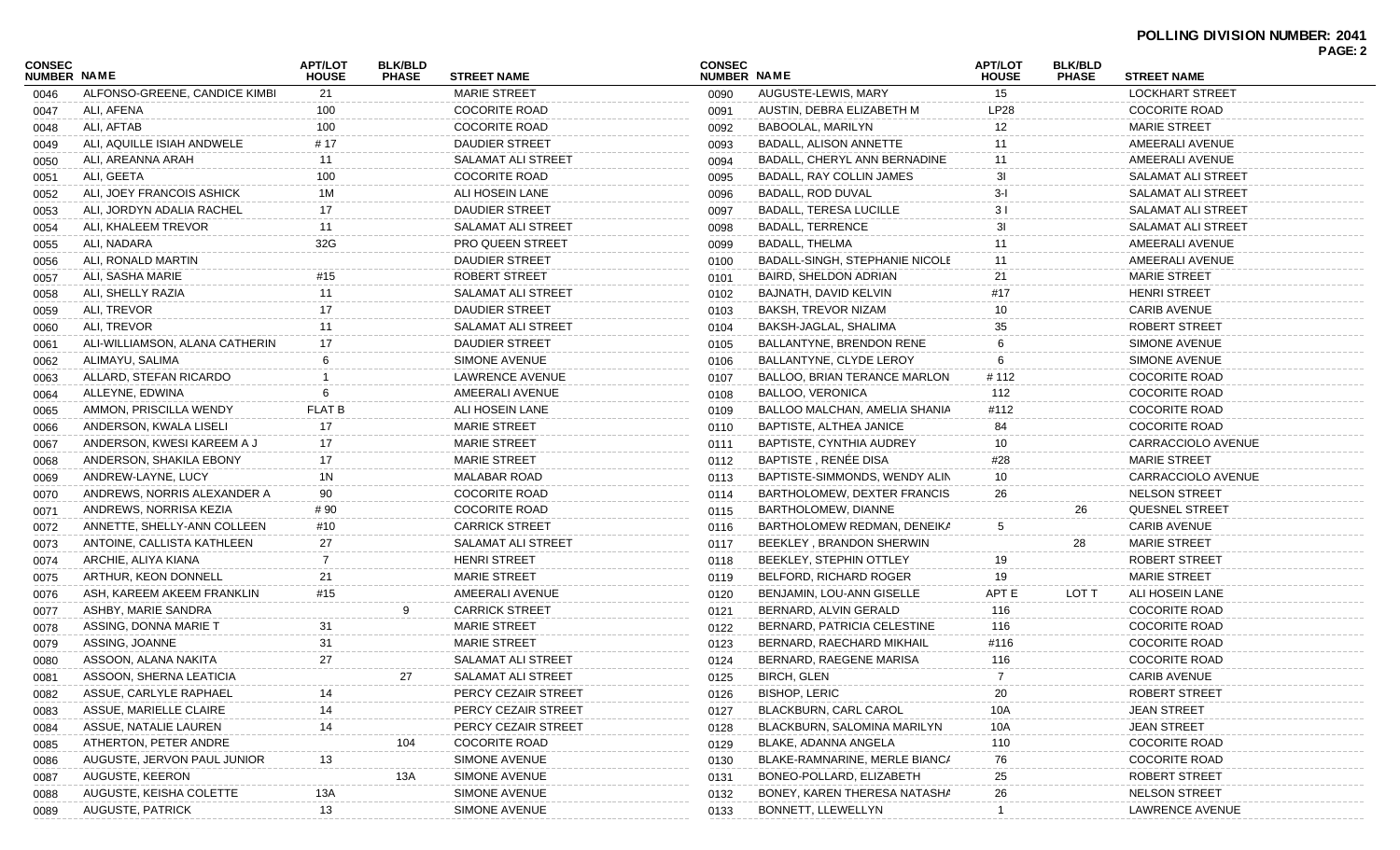#### **POLLING DIVISION NUMBER: 2041 PAGE: 3**

| <b>CONSEC</b><br>NUMBER NAME |                                | <b>APT/LOT</b><br><b>HOUSE</b> | <b>BLK/BLD</b><br><b>PHASE</b> | <b>STREET NAME</b>      | <b>CONSEC</b><br>NUMBER NAME |                                    | <b>APT/LOT</b><br><b>HOUSE</b> | <b>BLK/BLD</b><br><b>PHASE</b> | <b>STREET NAME</b>        | <b>FAGE.</b> |
|------------------------------|--------------------------------|--------------------------------|--------------------------------|-------------------------|------------------------------|------------------------------------|--------------------------------|--------------------------------|---------------------------|--------------|
| 0134                         | BONYUN, AILEEN                 | 29                             |                                | ROBERT STREET           | 0178                         | CHARLES-LEEKING, SIMONE SHERE      | 116                            |                                | <b>COCORITE ROAD</b>      |              |
| 0135                         | BONYUN, JEFFREY FRANCIS        | 31                             |                                | ROBERT STREET           | 0179                         | <b>CHATOOR, BENEDICT</b>           | -31                            |                                | SALAMAT ALI STREET        |              |
| 0136                         | BOODHOO, JEFFREY               | #25                            |                                | <b>NELSON STREET</b>    | 0180                         | CHATOOR, JANN-MARIE YVONNE A       | # 31                           |                                | SALAMAT ALI STREET        |              |
| 0137                         | BOODHOO, JEVON KYLE            | 25                             |                                | <b>NELSON STREET</b>    | 0181                         | CHATOOR, JEREMY PAUL STEVEN        |                                | 31                             | SALAMAT ALI STREET        |              |
| 0138                         | BOODHOO, OLIVE SUMATEE         | 1B                             |                                | <b>CARIB AVENUE</b>     | 0182                         | CHATOOR, JONATHAN BENEDICT A       | 31                             |                                | SALAMAT ALI STREET        |              |
| 0139                         | BOODHOO, SALENA JEAMIE         | 25                             |                                | <b>NELSON STREET</b>    | 0183                         | CHATOOR, JORDANNA MARGARET         | 31                             |                                | SALAMAT ALI STREET        |              |
| 0140                         | BOYCE, SHERWIN MARLON          | 15                             |                                | LAWRENCE AVENUE         | 0184                         | CHAUMETTE, ELLIOT LINCOLN A        | 15                             |                                | <b>CARIB AVENUE</b>       |              |
| 0141                         | BRIDGELAL, RAVI MEKHAR         |                                |                                | QUESNEL STREET          | 0185                         | CHIN, MEI-CIE                      |                                |                                | <b>JEAN STREET</b>        |              |
| 0142                         | BRIDGELAL, RHIANNA SONIA RAVE  | #85                            |                                | QUESNEL STREET          | 0186                         | CHUNIESINGH, PAULA                 |                                |                                | <b>NELSON STREET</b>      |              |
| 0143                         | <b>BRISTOL, STEVE LAWRENCE</b> | LP32                           | 24                             | <b>HENRI STREET</b>     | 0187                         | COBHAM, VERNON ANTHONY             |                                |                                | PIERRE STREET             |              |
| 0144                         | BROWN, ANTHONY TERRY V         | 18                             |                                | <b>NELSON STREET</b>    | 0188                         | CONYETTE, NIGEL IAN                |                                |                                | LAWRENCE AVENUE           |              |
| 0145                         | BROWN, PAULINA                 | 18                             |                                | <b>NELSON STREET</b>    | 0189                         | <b>CORYAT, BENEDICT</b>            | 27A                            |                                | SALAMAT ALI STREET        |              |
| 0146                         | BUNYAN, ANTHONY ARNOLD         | 31                             |                                | ROBERT STREET           | 0190                         | CORYAT, WALSTON HENRY              | 27A                            |                                | SALAMAT ALI STREET        |              |
| 0147                         | BUNYAN, JOHN JEFFREY           |                                | 31                             | ROBERT STREET           | 0191                         | COUTOU, ONIQUICA NICKIE            | APT 1M                         |                                | ALI HOSEIN LANE           |              |
| 0148                         | BUTE-DADOOL, MARIANNA          |                                |                                | <b>CARIB AVENUE</b>     | 0192                         | COWARD, TERRANCE                   | 29                             |                                | <b>MARIE STREET</b>       |              |
| 0149                         | BYNOE SCRUBB, BEVERLEY R       | 1R                             |                                | MALABAR ROAD            | 0193                         | COX, JONATHAN                      | #80                            |                                | <b>COCORITE ROAD</b>      |              |
| 0150                         | CABRALIS, BRIAN BERTRAND       |                                | 24                             | ROBERT STREET           | 0194                         | <b>CRICHTON, FRANCILLA MERLENE</b> | 30                             |                                | <b>MARIE STREET</b>       |              |
| 0151                         | CABRALIS, MARGARET BRIGID      | 24                             |                                | ROBERT STREET           | 0195                         | <b>CUMMINGS, PAULINE ANGELA</b>    | 29                             |                                | <b>SALAMAT ALI STREET</b> |              |
| 0152                         | CABRALIS, STANLEY EUGENE       | 24                             |                                | ROBERT STREET           | 0196                         | CUMMINGS, SHARLEEN MARCIA          | 29                             |                                | SALAMAT ALI STREET        |              |
| 0153                         | CABRALIS, THOMAS               | 24                             |                                | ROBERT STREET           | 0197                         | CUPEN, CHRISTOPHER MARK LUCIL      |                                |                                | <b>SIMONE AVENUE</b>      |              |
| 0154                         | CAMPBELLE, MICHAELINE SST      | $2 - 4$                        |                                | AMEERALI AVENUE         | 0198                         | CUPEN, ERROL                       |                                |                                | SIMONE AVENUE             |              |
| 0155                         | CARABAILLE, ANTHONY RAYMOND    | 12                             |                                | AMEERALI AVENUE         | 0199                         | CUPEN, INDRA                       |                                |                                | SIMONE AVENUE             |              |
| 0156                         | CARABAILLE, CHERYL ANN DEBRA I | 12                             |                                | AMEERALI AVENUE         | 0200                         | CURNARD, DIANNE MARGARET           | 20                             |                                | <b>MALABAR ROAD</b>       |              |
| 0157                         | CARABAILLE, CHRISTINE KIMBERLY |                                | # 12                           | AMEERALI AVENUE         | 0201                         | <b>CURNARD, KERWIN NIGEL</b>       | 2D.                            |                                | <b>JOHN LANE</b>          |              |
| 0158                         | CARMINO, BERNARD RAY           | 32A                            |                                | <b>PRO QUEEN STREET</b> | 0202                         | DADOOL, ANAND INDAR                |                                |                                | <b>CARIB AVENUE</b>       |              |
| 0159                         | CARR, BETTY-ANN MARGARET       | 72                             |                                | QUESNEL STREET          | 0203                         | DADOOL, KRISHNA                    |                                |                                | <b>CARIB AVENUE</b>       |              |
| 0160                         | CARR, CHINUE MARELLA           | #72                            |                                | QUESNEL STREET          | 0204                         | DALIPSINGH, DANAH BENEIKA          | 30                             |                                | ROBERT STREET             |              |
| 0161                         | CARR, FAYOLA KEHINDE           | 72                             |                                | QUESNEL STREET          | 0205                         | DALY, ALICIA LAUREL                | 39                             |                                | ROBERT STREET             |              |
| 0162                         | CHADEE, DEXTER                 | 14                             |                                | LAWRENCE AVENUE         | 0206                         | DANCLAIR, MICHAEL                  |                                |                                | <b>HENRI STREET</b>       |              |
| 0163                         | CHADEE, JUDITH                 | 14                             |                                | LAWRENCE AVENUE         | 0207                         | DANIEL, DORIAN KEIRON              | 25                             |                                | <b>HENRI STREET</b>       |              |
| 0164                         | CHADEE, PAULINA JEAN           | 14                             |                                | LAWRENCE AVENUE         | 0208                         | DANIEL, JOEL JUNIOR                | 25                             |                                | <b>HENRI STREET</b>       |              |
| 0165                         | CHANG, KAREN MARINA            | #15                            |                                | <b>NELSON STREET</b>    | 0209                         | DANIEL, LYSTRA LIZ                 | 19                             |                                | ROBERT STREET             |              |
| 0166                         | CHANG, KATRINA                 | 15                             |                                | <b>NELSON STREET</b>    | 0210                         | DANIEL, TERRY                      | 25                             |                                | <b>HENRI STREET</b>       |              |
| 0167                         | CHANG-BRAXTON, SHELLY-ANN B A  |                                |                                | AMEERALI AVENUE         | 0211                         | DANZELL, JUNY                      | 30                             |                                | <b>MARIE STREET</b>       |              |
| 0168                         | CHARLERIE, FRANCIS             |                                |                                | PIERRE STREET           | 0212                         | DANZELL, STANISLUS KOSTKA H        | 30                             |                                | <b>MARIE STREET</b>       |              |
| 0169                         | CHARLERIE, MATILDA MAUDE       |                                |                                | PIERRE STREET           | 0213                         | DANZELL-CABRALIS, CARLENE SUE      |                                |                                | MARIE STREET              |              |
| 0170                         | CHARLERIE-RUDOLPHO, DEBBIE     | 1А                             |                                | PIERRE STREET           | 0214                         | DASS, JASMIN                       |                                |                                | <b>MARIE STREET</b>       |              |
| 0171                         | CHARLES, CALVIN CHRISTIAN      | 25                             |                                | <b>HENRI STREET</b>     | 0215                         | DAVID, DARION DRUSIAH              | 89                             |                                | <b>QUESNEL STREET</b>     |              |
| 0172                         | CHARLES, DIRK SHERWIN          | 116                            |                                | <b>COCORITE ROAD</b>    | 0216                         | DE GRAFF, DANIELLE DESIREE         | 15                             |                                | DAUDIER STREET            |              |
| 0173                         | CHARLES, JAY                   | 116                            |                                | <b>COCORITE ROAD</b>    | 0217                         | DE GRAFF, MYRNELLE KERRINE         | 15                             |                                | DAUDIER STREET            |              |
| 0174                         | CHARLES, MERLE ELEANOR MARIA   | 21                             |                                | <b>MARIE STREET</b>     | 0218                         | DE GRAFF, TERRY                    | 15                             |                                | DAUDIER STREET            |              |
| 0175                         | CHARLES, ORTIS ANTHONY         | 21                             |                                | <b>MARIE STREET</b>     | 0219                         | DE GRAFF-GUEVARA, MICHELLE AL      | 15                             |                                | DAUDIER STREET            |              |
| 0176                         | CHARLES, SUSAN PATRICIA S      | 21                             |                                | <b>MARIE STREET</b>     | 0220                         | DE SILVA, STEPHAN DOMINIC          | 1 T APT D                      |                                | ALI HOSEIN LANE           |              |
| 0177                         | <b>CHARLES, VIRGIL MARIO</b>   | 21                             |                                | <b>MARIE STREET</b>     |                              | DE SORMEAUX, ALLISON ANNA          |                                |                                | <b>CARIB AVENUE</b>       |              |
|                              |                                |                                |                                |                         | 0221                         |                                    | $\mathbf{z}$                   |                                |                           |              |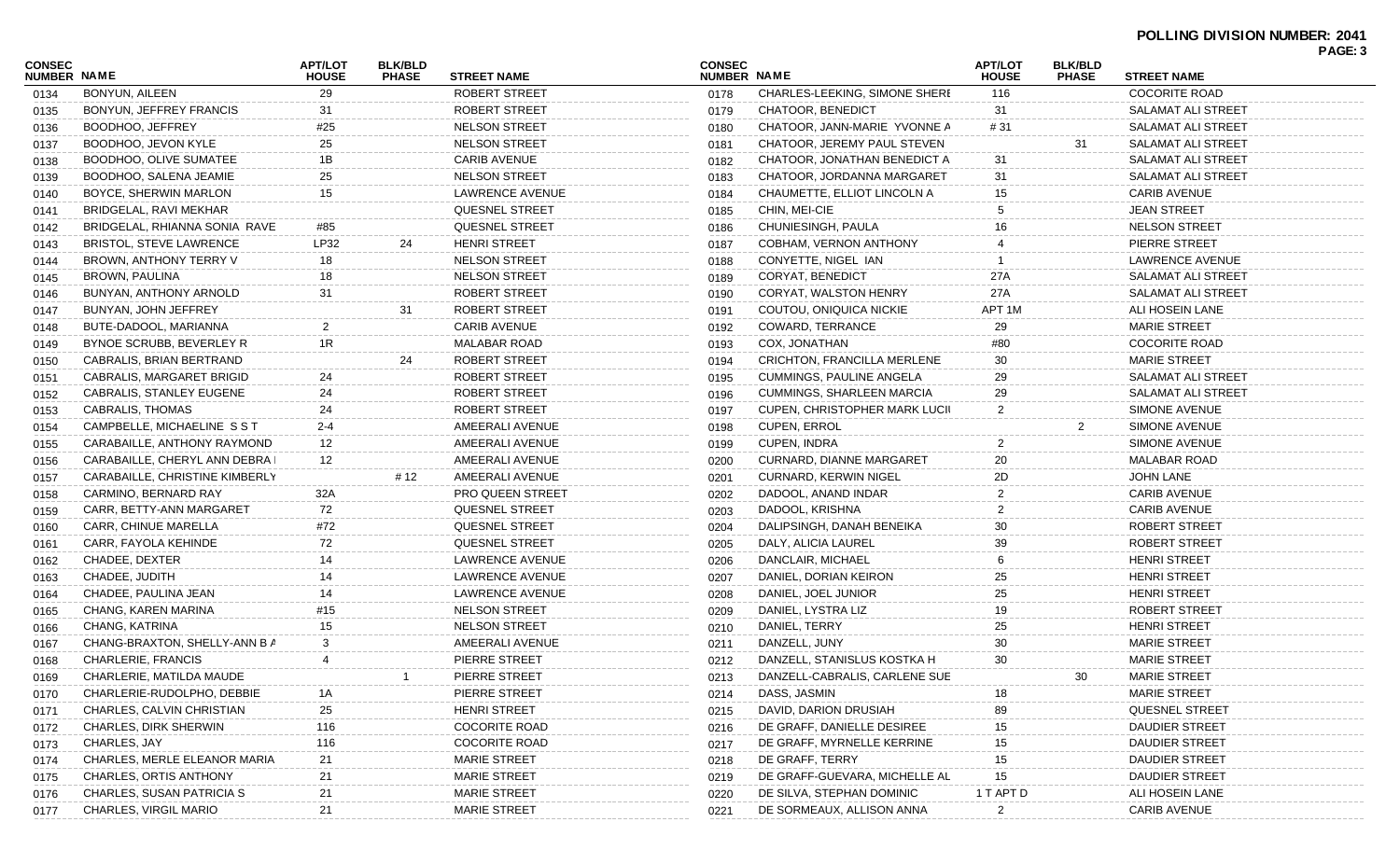| <b>CONSEC</b><br>NUMBER NAME |                               | <b>APT/LOT</b><br><b>HOUSE</b> | <b>BLK/BLD</b><br><b>PHASE</b> | <b>STREET NAME</b>     | <b>CONSEC</b><br><b>NUMBER NAME</b> |                                   | <b>APT/LOT</b><br><b>HOUSE</b> | <b>BLK/BLD</b><br><b>PHASE</b> | <b>STREET NAME</b>        | <u>FAGL. 4</u> |
|------------------------------|-------------------------------|--------------------------------|--------------------------------|------------------------|-------------------------------------|-----------------------------------|--------------------------------|--------------------------------|---------------------------|----------------|
| 0222                         | DE TOUCHE, AARON ANDRE        | #23                            |                                | <b>MARIE STREET</b>    | 0266                                | FRANKLIN, JAHON MICHAEL           | #19                            |                                | ROBERT STREET             |                |
| 0223                         | DE TOUCHE, ANDRE AELRID       | 23                             |                                | <b>MARIE STREET</b>    | 0267                                | <b>FRANKLIN, JASON MICHAEL</b>    | 19                             |                                | ROBERT STREET             |                |
| 0224                         | DE TOUCHE, JOSEPH AKEEM       | #23                            |                                | <b>MARIE STREET</b>    | 0268                                | FRANKLIN-MELONEY, VANESSA M       | 19                             |                                | ROBERT STREET             |                |
| 0225                         | DE VERTEUIL, CLÉA CHANTEL     | 7                              |                                | PERCY CEZAIR STREET    | 0269                                | FRASER, CHRISTIANA                |                                |                                | CARRACCIOLO AVENUE        |                |
| 0226                         | DE VERTEUIL, LOUIS ELMO       | LP 36                          |                                | PERCY CEZAIR STREET    | 0270                                | FRASER, LOUIS                     |                                |                                | CARRACCIOLO AVENUE        |                |
| 0227                         | DE VERTEUIL, VILMA VICTORIA   | 7                              |                                | PERCY CEZAIR STREET    | 0271                                | FREDERICK, JOLENE MARY            |                                |                                | <b>LOCKHART STREET</b>    |                |
| 0228                         | DIAZ, ALICIA                  | 116                            |                                | <b>COCORITE ROAD</b>   | 0272                                | FREDERICK, MICHAEL SAMUEL         |                                |                                | <b>LOCKHART STREET</b>    |                |
| 0229                         | DIAZ, CAROLENE                | 82                             |                                | <b>COCORITE ROAD</b>   | 0273                                | FREDERICK, VYNNETTE ARLISSA       | 20                             |                                | AMEERALI AVENUE           |                |
| 0230                         | DIAZ, GLEN                    | 82                             |                                | <b>COCORITE ROAD</b>   | 0274                                | <b>GARCIA, COLLEEN JONNE</b>      | 15                             |                                | <b>CARIB AVENUE</b>       |                |
| 0231                         | DIAZ, KERON NICHOLAS          | 82                             |                                | <b>COCORITE ROAD</b>   | 0275                                | <b>GARCIA, ERICA CHRISTINE</b>    |                                |                                | PERCY CEZAIR STREET       |                |
| 0232                         | DIAZ, KESTON KIRK             | #82                            |                                | <b>COCORITE ROAD</b>   | 0276                                | <b>GARCIA, GARTH PHILLIP</b>      |                                |                                | <b>CARIB AVENUE</b>       |                |
| 0233                         | DIAZ, KEVIN FRANCIS           | 82                             |                                | <b>COCORITE ROAD</b>   | 0277                                | GARCIA, LENA                      | 32A                            |                                | <b>PRO QUEEN STREET</b>   |                |
| 0234                         | DIAZ, STEVE                   | 82                             |                                | <b>COCORITE ROAD</b>   | 0278                                | GARCIA, MANDY AYANNA              |                                |                                | <b>HENRI STREET</b>       |                |
| 0235                         | DINDIAL, LARRY LAWRENCE       | 33                             |                                | <b>ROBERT STREET</b>   | 0279                                | GARCIA, STEFAN MARC-ANTHONY       |                                |                                | LAWRENCE AVENUE           |                |
| 0236                         | DINDIAL, NICKERSON            | 33                             |                                | ROBERT STREET          | 0280                                | <b>GARCIA, TEVIN MICHAEL JUDE</b> | #17                            |                                | LAWRENCE AVENUE           |                |
| 0237                         | DINDIAL-SEECHARAN, DEBRA      | 33                             |                                | ROBERT STREET          | 0281                                | GARCIA-DOLLOWAY, OLIVE ELIZABI    |                                | 2C                             | <b>MALABAR ROAD</b>       |                |
| 0238                         | DOUGLAS, JOHN                 | 13                             |                                | LAWRENCE AVENUE        | 0282                                | GARCIA-LEWIS, VANESSA ROSE        |                                | 15                             | <b>LOCKHART STREET</b>    |                |
| 0239                         | DOUGLAS, KEINO JOHN PAUL      | 13                             |                                | LAWRENCE AVENUE        | 0283                                | GAY, HAZEL LORRAINE               |                                |                                | <b>MARIE STREET</b>       |                |
| 0240                         | DOUGLAS, KEION KAMAU ANTHONY  | 13                             |                                | LAWRENCE AVENUE        | 0284                                | GEORGE, ALLISON MICHELLE          |                                |                                | <b>SALAMAT ALI STREET</b> |                |
| 0241                         | DOUGLAS-SCALISE, TRICIA N F   | APT13                          |                                | LAWRENCE AVENUE        | 0285                                | <b>GEORGE, CANDICE SIANA</b>      |                                |                                | SALAMAT ALI STREET        |                |
| 0242                         | EDWARDS, JOSEPH               |                                |                                | <b>CARIB AVENUE</b>    | 0286                                | <b>GEORGE, FELIX</b>              |                                |                                | SALAMAT ALI STREET        |                |
| 0243                         | EDWARDS-WILLIAMS, SUMER       |                                |                                | <b>CARIB AVENUE</b>    | 0287                                | <b>GEORGE, KRYSTAL SHARON</b>     |                                |                                | SALAMAT ALI STREET        |                |
| 0244                         | EDWIN, JOSEPH ANTON DAVID     |                                |                                | AMEERALI AVENUE        | 0288                                | GILBERT, CYNTHIA CECELIA          | 2D.                            |                                | <b>MALABAR ROAD</b>       |                |
| 0245                         | EMANUEL, THADDEUS VINCENT V   |                                |                                | LAWRENCE AVENUE        | 0289                                | GILBERT, NIGEL CHRISTOPHER        | 2D                             |                                | JOHN LANE                 |                |
| 0246                         | EUGENE-ALEXANDER, MARTHA      | 18 B                           |                                | <b>ROBERT STREET</b>   | 0290                                | GILL, ANTOINETTE SUSAN            | 22                             |                                | <b>HENRI STREET</b>       |                |
| 0247                         | FELIX, RENEE ANTONETTE SPARKL | 13A                            |                                | SIMONE AVENUE          | 0291                                | GILL, SHERWYN ANDREW              | 22                             |                                | <b>HENRI STREET</b>       |                |
| 0248                         | FERGUSON, DAPHNE ANGELA       | 81                             |                                | <b>QUESNEL STREET</b>  | 0292                                | <b>GIROD, MARY MYRLE</b>          |                                | 22                             | ROBERT STREET             |                |
| 0249                         | FERGUSON, NIGEL ARDEN C       | 81                             |                                | QUESNEL STREET         | 0293                                | GOMES, ANNALISE GEORGIA           | 23                             |                                | AMEERALI AVENUE           |                |
| 0250                         | FOGARTY, TABITA SOPHIA        | 11                             |                                | <b>MARIE STREET</b>    | 0294                                | GOMES, GUILLERMO EMMANUEL         | 23                             |                                | AMEERALI AVENUE           |                |
| 0251                         | FORBES, DENISE SHURLAN        | 12                             |                                | <b>MARIE STREET</b>    | 0295                                | GOMES, LILLIAN GEORGIA DIANE      | 23                             |                                | AMEERALI AVENUE           |                |
| 0252                         | FORD, ALLAN                   | $10 - 12$                      |                                | LAWRENCE AVENUE        | 0296                                | GOODING, LEOTTA GEMMA MARLEI      |                                |                                | MALABAR ROAD              |                |
| 0253                         | FORD, ANN MARIE               | $10 - 12$                      |                                | LAWRENCE AVENUE        | 0297                                | GOODING, RUSSEL ANCIL             | 37                             |                                | ROBERT STREET             |                |
| 0254                         | FORD, ASHTON                  | 10-12                          |                                | LAWRENCE AVENUE        | 0298                                | GOPEE-MARIN, KATHLEEN             | 16                             |                                | <b>LOCKHART STREET</b>    |                |
| 0255                         | FORD, DAWN ANN MARIE          |                                | 10-12                          | LAWRENCE AVENUE        | 0299                                | <b>GORDON, VICTORIA WHITNEY</b>   | 10-12                          |                                | LAWRENCE AVENUE           |                |
| 0256                         | FORD. TRICIA CATHY            | $10 - 12$                      |                                | LAWRENCE AVENUE        | 0300                                | <b>GRANT, ADAIAH TERRANCE</b>     | #25                            |                                | <b>HENRI STREET</b>       |                |
| 0257                         | FORDE-PATTERSON, LISA         | 39                             |                                | ROBERT STREET          |                                     | 0301 GRANT, CLYDE                 |                                |                                | HENRI STREET              |                |
| 0258                         | FRANCIS, ALIYAH FYZEELA KELLY | #17                            |                                | <b>DAUDIER STREET</b>  | 0302                                | <b>GRANT, TERRANCE</b>            | 25                             |                                | <b>HENRI STREET</b>       |                |
| 0259                         | <b>FRANCIS, CLAY</b>          | 8A                             |                                | <b>JEAN STREET</b>     | 0303                                | GREENE, JOELLE FIONA JOVAN        |                                |                                | <b>CARIB AVENUE</b>       |                |
| 0260                         | FRANCIS, LENNOX JOHN          | 84                             |                                | <b>COCORITE ROAD</b>   | 0304                                | <b>GREENE, JONELLE KAREL</b>      | LP1                            |                                | CARRACCIOLO AVENUE        |                |
| 0261                         | FRANCIS, ROSETTA              | 26                             |                                | <b>MARIE STREET</b>    | 0305                                | <b>GREENE, LLOYD</b>              | LP 1                           |                                | CARRACCIOLO AVENUE        |                |
| 0262                         | <b>FRANCIS, WENDY</b>         | 15                             |                                | <b>LOCKHART STREET</b> | 0306                                | GREENE, TIRA                      |                                |                                | CARRACCIOLO AVENUE        |                |
| 0263                         | FRANK-KENDALL, ANN MARIE J    |                                |                                | AMEERALI AVENUE        | 0307                                | <b>GREENIDGE, DELANO WILLIAM</b>  |                                | 20                             | SIMONE AVENUE             |                |
| 0264                         | FRANK-PALLAI, LISA MARSHA     |                                |                                | AMEERALI AVENUE        | 0308                                | GREENIDGE, JEAN                   |                                | 20A                            | SIMONE AVENUE             |                |
| 0265                         | FRANKLIN, AFEISHA LENDORA     | #19                            |                                | <b>ROBERT STREET</b>   | 0309                                | <b>GREENIDGE, MARLON RICARDO</b>  | 20                             |                                | SIMONE AVENUE             |                |
|                              |                               |                                |                                |                        |                                     |                                   |                                |                                |                           |                |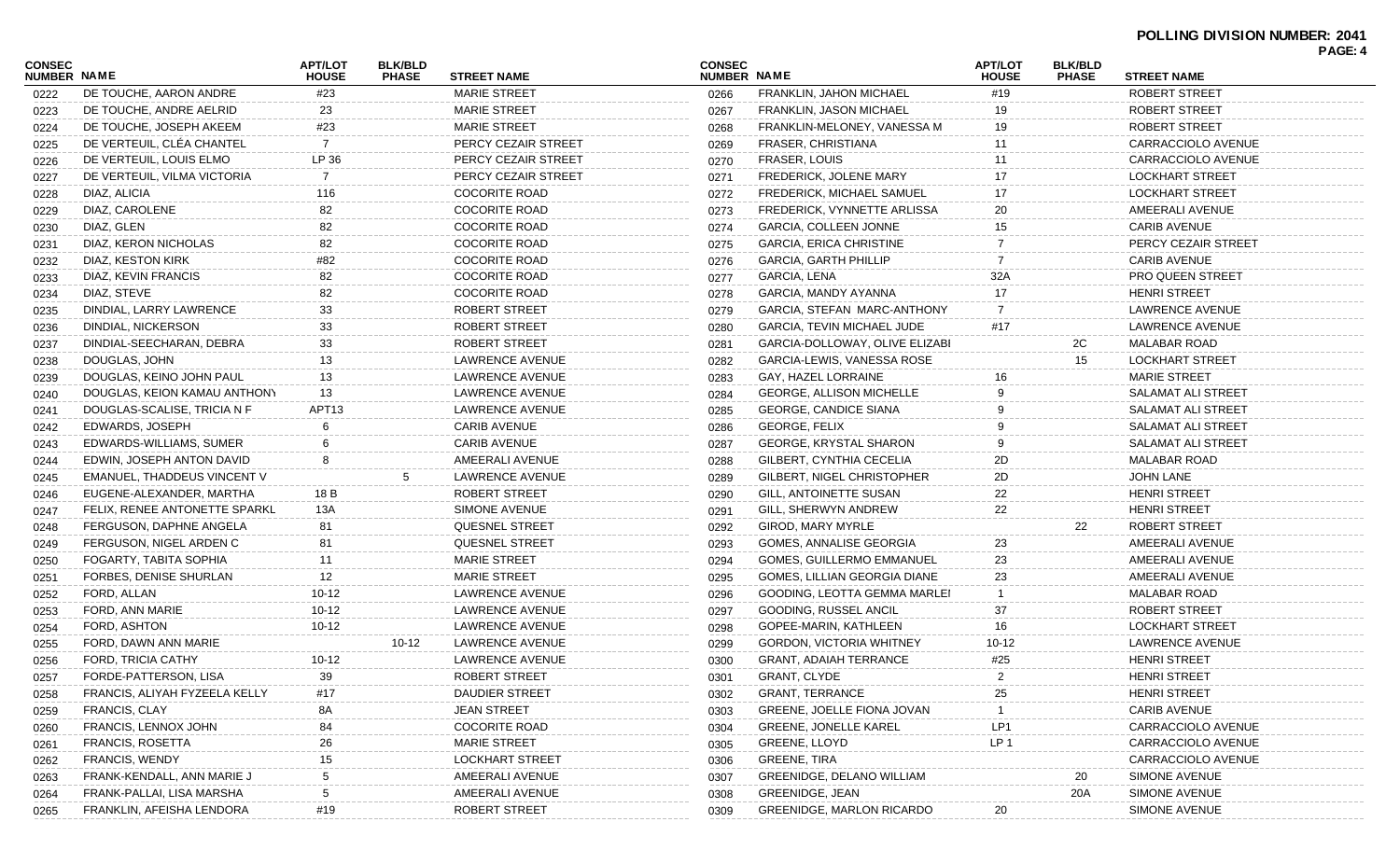| CONSEC<br><b>NUMBER NAME</b> |                                    | <b>APT/LOT</b><br><b>HOUSE</b> | <b>BLK/BLD</b><br><b>PHASE</b> | <b>STREET NAME</b>     | <b>CONSEC</b><br>NUMBER NAME |                                                     | <b>APT/LOT</b><br><b>HOUSE</b> | <b>BLK/BLD</b><br><b>PHASE</b> | <b>STREET NAME</b>    | PAGE: 5 |
|------------------------------|------------------------------------|--------------------------------|--------------------------------|------------------------|------------------------------|-----------------------------------------------------|--------------------------------|--------------------------------|-----------------------|---------|
| 0310                         | GREENIDGE-WAITHE, ROXANNE D I      |                                | 20                             | SIMONE AVENUE          | 0354                         | HENRY, SHAKEEM                                      |                                | 25                             | <b>MARIE STREET</b>   |         |
| 0311                         | <b>GREGG, AISHA KAMILAH</b>        | 21                             |                                | <b>NELSON STREET</b>   | 0355                         | HENRY, TERRY DOMINIC                                |                                |                                | <b>MARIE STREET</b>   |         |
| 0312                         | <b>GREGG, SHARON</b>               | 21                             |                                | <b>NELSON STREET</b>   | 0356                         | HENRY, THEODORE                                     |                                |                                | <b>MARIE STREET</b>   |         |
| 0313                         | <b>GRIFFITH, BRENDON MARVIN</b>    | 102                            |                                | <b>COCORITE ROAD</b>   | 0357                         | HENRY-ANDERSON, DULCIE ADELL                        |                                |                                | <b>MARIE STREET</b>   |         |
| 0314                         | <b>GRIFFITH, CARLTON</b>           | 102                            |                                | <b>COCORITE ROAD</b>   | 0358                         | HENRY-DUNCAN, PATRICIA                              |                                |                                | SIMONE AVENUE         |         |
|                              | HACKSHAW, DONATIEN ADONIS PIE      | #9                             |                                | CARRACCIOLO AVENUE     | 0359                         | HERNANDEZ, JOSEPH                                   | 15                             |                                | PERCY CEZAIR STREET   |         |
| 0315                         | HACKSHAW, IVANA GISELA NINFA       | 9                              |                                | CARRACCIOLO AVENUE     | 0360                         | <b>HERNANDEZ, PETER</b>                             | 15                             |                                | PERCY CEZAIR STREET   |         |
| 0316                         | HACKSHAW, JEAN-LUC JOSIAS R        | #9                             |                                | CARRACCIOLO AVENUE     | 0361                         | HERNANDEZ, SIMONE                                   |                                |                                | <b>CARIB AVENUE</b>   |         |
| 0317                         | HACKSHAW, JESUS LYLE               | 3B                             |                                | SALAMAT ALI STREET     | 0362                         | HICKSON, LENNARD                                    | 18                             |                                | ROBERT STREET         |         |
| 0318                         | HACKSHAW, ROSARIO ROALD            | #9                             |                                | CARRACCIOLO AVENUE     | 0363                         | HIGHLEY, GOREAN HASELEY                             | 25                             |                                | <b>HENRI STREET</b>   |         |
| 0319                         |                                    | #11                            |                                | <b>CARIB AVENUE</b>    |                              |                                                     | 25                             |                                | <b>HENRI STREET</b>   |         |
| 0320                         | HADEED, MAZIED<br>HAMILTON, KELVIN | APT <sub>18</sub>              |                                | ROBERT STREET          | 0364                         | HIGHLEY, LESIL CANDICE<br>HIGHLEY, NATASHA MICHELLE |                                |                                | <b>HENRI STREET</b>   |         |
| 0321                         |                                    |                                |                                |                        | 0365                         |                                                     | 25<br>90                       |                                |                       |         |
| 0322                         | HAMLETT, AHMYA NAILAH SHANI        |                                |                                | <b>HENRI STREET</b>    | 0366                         | <b>HOBSON ANDREWS, LYNN</b>                         |                                |                                | <b>COCORITE ROAD</b>  |         |
| 0323                         | HARDING, CHRISTINE                 | 7                              |                                | <b>CARIB AVENUE</b>    | 0367                         | HOSTEN, ARLENE ELISHA                               | 18                             |                                | <b>MARIE STREET</b>   |         |
| 0324                         | HARDING, SHELDON MARK              | 5                              |                                | <b>DAUDIER STREET</b>  | 0368                         | HOWARD, COLLINSWORTH G M                            |                                |                                | <b>CARIB AVENUE</b>   |         |
| 0325                         | HARPER, SHIRLEY INGRID             | 000                            | 006                            | <b>CARRICK STREET</b>  | 0369                         | HOWARD, SHARON                                      |                                |                                | <b>CARIB AVENUE</b>   |         |
| 0326                         | HARRADAN, ALLAN EMANUEL            |                                | 25                             | <b>MARIE STREET</b>    | 0370                         | HUNTE, CARA DANISE ALEXA                            |                                | 1M                             | ALI HOSEIN LANE       |         |
| 0327                         | HARRADAN, AMIE BEENA               |                                | 25                             | <b>MARIE STREET</b>    | 0371                         | HUNTE, COLLEEN DENECE V                             | LP 1M                          |                                | ALI HOSEIN LANE       |         |
| 0328                         | HARRADAN, ANGELO ANTHONY           | 25                             |                                | <b>MARIE STREET</b>    | 0372                         | HUNTE, COLLIN PATRICK                               | 1M                             |                                | ALI HOSEIN LANE       |         |
| 0329                         | HARRADAN, ANTON DEXTER             | #25                            |                                | <b>MARIE STREET</b>    | 0373                         | ING, SAVITRI VIDEA                                  | 106                            |                                | <b>COCORITE ROAD</b>  |         |
| 0330                         | HARRADAN, ASTRID KAIRI CORINNE     | 16                             |                                | SIMONE AVENUE          | 0374                         | ING, TU FOON PAUL                                   | 106                            |                                | <b>COCORITE ROAD</b>  |         |
| 0331                         | HARRADAN, BEVERLEY ANN             | 25A                            |                                | <b>MARIE STREET</b>    | 0375                         | ING, TUYEN JAMES                                    | 106                            |                                | <b>COCORITE ROAD</b>  |         |
| 0332                         | HARRADAN, FALON BISHMATEE          | 25                             |                                | <b>MARIE STREET</b>    | 0376                         | ING, WOY                                            | 106                            |                                | <b>COCORITE ROAD</b>  |         |
| 0333                         | HARRADAN, ISAAC                    | 25                             |                                | <b>MARIE STREET</b>    | 0377                         | ISAAC, SHAKEEM ISIAH                                | #25                            |                                | <b>HENRI STREET</b>   |         |
| 0334                         | HARRADAN, ISIAH                    | 25                             |                                | <b>MARIE STREET</b>    | 0378                         | JACOBS, HUGH SAMUEL AUGUSTUS                        |                                |                                | AMEERALI AVENUE       |         |
| 0335                         | HARRADAN, JOANN EMILY              | 16                             |                                | SIMONE AVENUE          | 0379                         | JAGGERNAUTH, ORNELLA AMANDA                         | 9                              |                                | <b>HENRI STREET</b>   |         |
| 0336                         | HARRADAN, JOSHUA                   | 25                             |                                | <b>MARIE STREET</b>    | 0380                         | JAGLAL, IMTIAZ KERON R JR                           | 35                             |                                | ROBERT STREET         |         |
| 0337                         | HARRADAN, MATTHAEUS SOLOMOI        |                                | 25                             | <b>MARIE STREET</b>    | 0381                         | JAGLAL, RUDOLPH                                     | 35                             |                                | ROBERT STREET         |         |
| 0338                         | HARRADAN, PAUL                     | 25A                            |                                | <b>MARIE STREET</b>    | 0382                         | JAGLAL, VIDAL TERRENCE                              | 21                             |                                | ROBERT STREET         |         |
| 0339                         | HARRADAN, ROSE MARIE               | 16                             |                                | SIMONE AVENUE          | 0383                         | JAMES, ALICIA NATASHA                               | 20                             |                                | <b>HENRI STREET</b>   |         |
| 0340                         | HARRADAN, RUTH JESSE               | 25                             |                                | <b>MARIE STREET</b>    | 0384                         | JAMES, ALLISTER JUNIOR                              | 20                             |                                | <b>HENRI STREET</b>   |         |
| 0341                         | HARRADAN, STEFAN GERRARD           | 25A                            |                                | <b>MARIE STREET</b>    | 0385                         | JAMES, CURTIS                                       | 29                             |                                | SALAMAT ALI STREET    |         |
| 0342                         | HARRADAN, THERESA                  | 25                             |                                | <b>MARIE STREET</b>    | 0386                         | JAMES, ETHEL FELICITAS                              | #29                            |                                | SALAMAT ALI STREET    |         |
| 0343                         | HAYNES, MARTIN DAVID               |                                | 10A                            | <b>JEAN STREET</b>     | 0387                         | JAMES, JASON ASHTON                                 | 29                             |                                | SALAMAT ALI STREET    |         |
| 0344                         | <b>HECTOR, YVONNE</b>              | 17                             |                                | <b>LOCKHART STREET</b> | 0388                         | JAMES, LINDELL JOSEPH                               |                                | 7                              | <b>DAUDIER STREET</b> |         |
| 0345                         | HENRY, AISHA NYOKA NEFERTITI       | 17                             |                                | <b>MARIE STREET</b>    | 0389                         | JAMES, MARTINEZ                                     | 29                             |                                | SALAMAT ALI STREET    |         |
| 0346                         | HENRY, AYANA LASANA MARISA         |                                |                                | SIMONE AVENUE          | 0390                         | JEFFERS, LEN ANTHONY PETER                          | #72                            |                                | QUESNEL STREET        |         |
| 0347                         | HENRY, CALEB AGOSTINI MC DONA      | 17                             |                                | <b>MARIE STREET</b>    | 0391                         | JENNINGS, KARI KIMBERLY                             |                                |                                | <b>CARIB AVENUE</b>   |         |
| 0348                         | HENRY, CARL STEPHEN EDWARD         | 3                              |                                | <b>CARRICK STREET</b>  | 0392                         | JOHN, CANDICE STACY                                 |                                |                                | <b>CARIB AVENUE</b>   |         |
| 0349                         | HENRY, DAMEON STEPHEN              | 3                              |                                | <b>CARRICK STREET</b>  | 0393                         | JOHN, DORA CELINA                                   | 17                             |                                | <b>HENRI STREET</b>   |         |
| 0350                         | HENRY, KIMBERLY TIFFANY RACHE      | #9                             |                                | <b>CARRICK STREET</b>  | 0394                         | JOHN, GREGORY PELHAM JUNIOR                         | APT <sub>4</sub>               |                                | <b>CARIB AVENUE</b>   |         |
| 0351                         | HENRY, PATRICIA                    | 3                              |                                | <b>CARRICK STREET</b>  | 0395                         | JOHN, JUNE                                          | 3                              |                                | AMEERALI AVENUE       |         |
| 0352                         | HENRY, ROBERTA                     | 17                             |                                | <b>MARIE STREET</b>    | 0396                         | JOHN, KELLY PEARL                                   | APT <sub>4</sub>               |                                | <b>CARIB AVENUE</b>   |         |
| 0353                         | HENRY, SHAKA DAMANI T              | 17                             |                                | <b>MARIE STREET</b>    | 0397                         | JOHN, PETER                                         | 17                             |                                | <b>HENRI STREET</b>   |         |
|                              |                                    |                                |                                |                        |                              |                                                     |                                |                                |                       |         |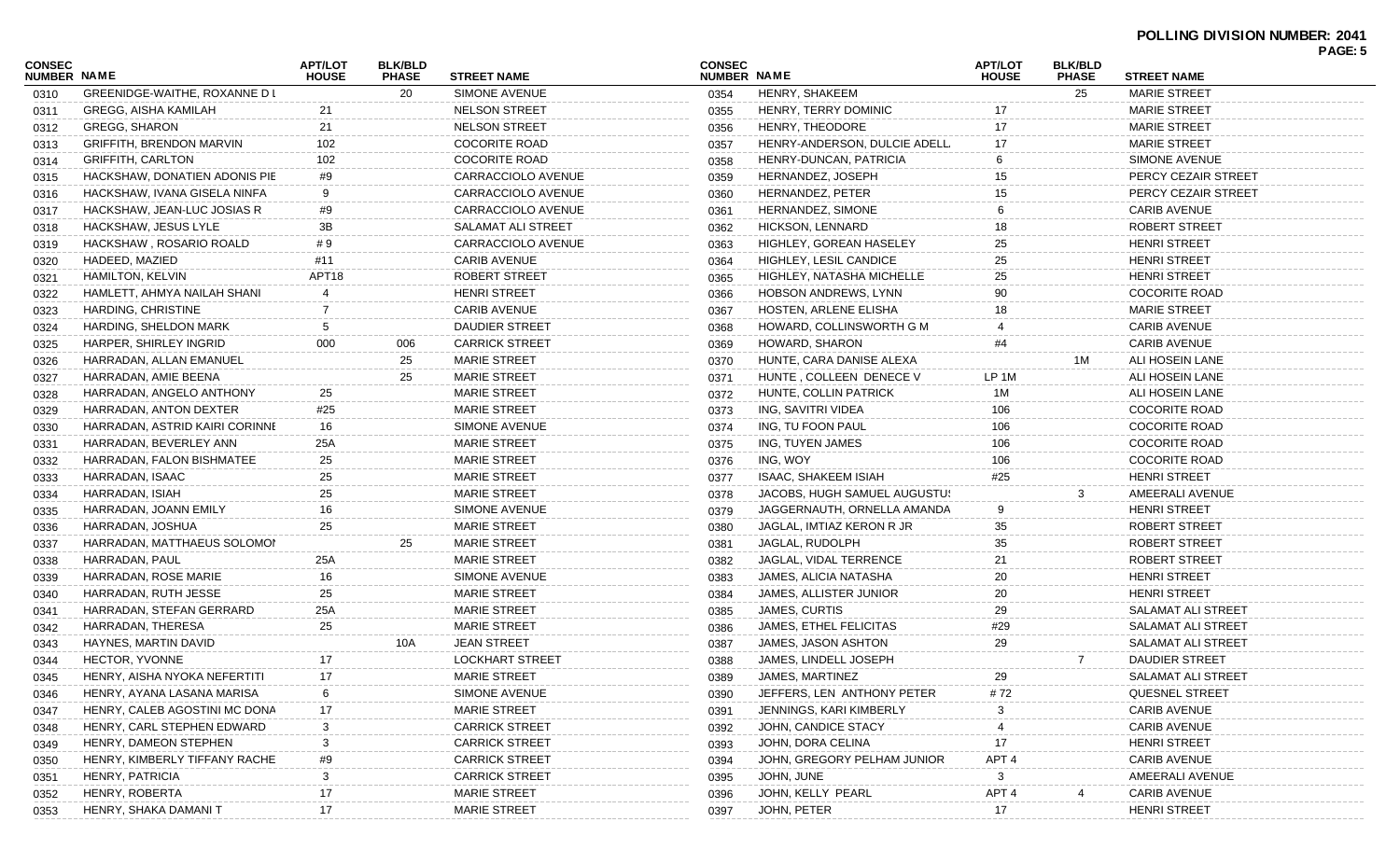## **POLLING DIVISION NUMBER: 2041**

|                              |                                 |                         |                                |                           |                              |                               |                                |                                |                           | PAGE: 6 |
|------------------------------|---------------------------------|-------------------------|--------------------------------|---------------------------|------------------------------|-------------------------------|--------------------------------|--------------------------------|---------------------------|---------|
| <b>CONSEC</b><br>NUMBER NAME |                                 | APT/LOT<br><b>HOUSE</b> | <b>BLK/BLD</b><br><b>PHASE</b> | <b>STREET NAME</b>        | <b>CONSEC</b><br>NUMBER NAME |                               | <b>APT/LOT</b><br><b>HOUSE</b> | <b>BLK/BLD</b><br><b>PHASE</b> | <b>STREET NAME</b>        |         |
| 0398                         | JOHN, SHANDEL DESIREE           | 17                      |                                | <b>HENRI STREET</b>       | 0442                         | KELLY, PAULA JEAN             |                                | 37                             | ROBERT STREET             |         |
| 0399                         | JOHN, VINCENT                   | 16                      |                                | <b>SIMONE AVENUE</b>      | 0443                         | <b>KENDALL, ANDREW</b>        |                                |                                | AMEERALI AVENUE           |         |
| 0400                         | JOHN-JAMES, WHILMA EUPHEMIA     | LP 54 #20               |                                | <b>HENRI STREET</b>       | 0444                         | KENDALL, RHION ANDREW         |                                |                                | AMEERALI AVENUE           |         |
| 0401                         | JOHN-TOTA, NIKIESHA GAYNELLE    | 84                      |                                | <b>COCORITE ROAD</b>      | 0445                         | KHAN, BRIAN                   |                                |                                | <b>CARRICK STREET</b>     |         |
| 0402                         | JOHNSON, ADRIAN EARL            | 118                     |                                | <b>COCORITE ROAD</b>      | 0446                         | KHAN, JACQUELINE BERNADINE    |                                |                                | <b>CARRICK STREET</b>     |         |
| 0403                         | JOHNSON, ALANA MENAWATI M       |                         | 27                             | SALAMAT ALI STREET        | 0447                         | KHAN, JOEL CHRISTOPHER        |                                |                                | <b>CARIB AVENUE</b>       |         |
| 0404                         | JOHNSON, ANDELL DAVID           | 27                      |                                | SALAMAT ALI STREET        | 0448                         | KHAN, KHARANA MARIA BRIA      |                                |                                | <b>CARRICK STREET</b>     |         |
| 0405                         | JOHNSON, DIONNE                 | 12                      |                                | SIMONE AVENUE             | 0449                         | KHAN, MYRA                    |                                |                                | <b>CARIB AVENUE</b>       |         |
| 0406                         | JOHNSON, NEWTON CHARLES         | 39                      |                                | ROBERT STREET             | 0450                         | KHAN, NADHIR                  |                                |                                | <b>CARIB AVENUE</b>       |         |
| 0407                         | JOHNSON, NICOLE MARIE ANN P     | 118                     |                                | <b>COCORITE ROAD</b>      | 0451                         | KHAN, SONNY                   |                                |                                | <b>CARRICK STREET</b>     |         |
| 0408                         | JOHNSON, NIGEL ARNIM            | 118                     |                                | <b>COCORITE ROAD</b>      | 0452                         | KHAN-RASOOL, CHARMAIN         |                                |                                | AMEERALI AVENUE           |         |
| 0409                         | JOHNSON, SHANTEL NAOMI          | 118                     |                                | <b>COCORITE ROAD</b>      | 0453                         | KING, CURTIS PAUL             |                                | 39                             | ROBERT STREET             |         |
| 0410                         | JOHNSON, SHENESE REKRISHA       | LP50, #118              |                                | <b>COCORITE ROAD</b>      | 0454                         | KINGSTON, GUISHARD JOEL F     |                                |                                | <b>CARRICK STREET</b>     |         |
| 0411                         | JONES, RICHARD JUSTIN           | 12                      |                                | CARRACCIOLO AVENUE        | 0455                         | KISSOON-BRIDGELAL, RAMONA DE' | 85                             |                                | <b>QUESNEL STREET</b>     |         |
| 0412                         | JOSEPH, ALICSON KYLE            | 30                      |                                | <b>ROBERT STREET</b>      | 0456                         | KOO-ROGERS. JENNIFER KATHLEEI | 3                              |                                | <b>CARIB AVENUE</b>       |         |
| 0413                         | JOSEPH, CALVIN                  | # 12                    |                                | PERCY CEZAIR STREET       | 0457                         | LA COA, DARCEL SHERVAN        | 69                             |                                | <b>QUESNEL STREET</b>     |         |
| 0414                         | JOSEPH, CAMILLE MELBA           | 1Q                      |                                | <b>MALABAR ROAD</b>       | 0458                         | LA CROIX, MICHELLE            |                                |                                | <b>HENRI STREET</b>       |         |
| 0415                         | JOSEPH, DANIELLE LEIGH          | 14                      |                                | LAWRENCE AVENUE           | 0459                         | LA CROIX, SIEDA CASSANDRA     | 2C                             |                                | <b>MALABAR ROAD</b>       |         |
| 0416                         | JOSEPH, DASHA DENEIKA           | 30                      |                                | ROBERT STREET             | 0460                         | LA FOUCADE, JOHN              | 20                             |                                | ROBERT STREET             |         |
| 0417                         | JOSEPH, GARFIELD                | 0014                    |                                | <b>MALABAR ROAD</b>       | 0461                         | LA FOUCADE, KARYSE GISELLE    | #20                            |                                | ROBERT STREET             |         |
| 0418                         | JOSEPH, GOURREN DEXTER          | 14                      |                                | <b>MALABAR ROAD</b>       | 0462                         | LA FOUCADE, LOUISE            | 20                             |                                | <b>ROBERT STREET</b>      |         |
| 0419                         | JOSEPH, JANE                    | #7                      |                                | PIERRE STREET             | 0463                         | LA FOUCADE, MARGARET          | 20                             |                                | ROBERT STREET             |         |
| 0420                         | JOSEPH, JANELLE AYESHA          | 1H                      |                                | <b>MALABAR ROAD</b>       | 0464                         | LA FOUCADE, PETRONILLA        | 20                             |                                | ROBERT STREET             |         |
| 0421                         | JOSEPH, KATHLEEN SANDRA         | 30                      |                                | ROBERT STREET             | 0465                         | LA-FOUCADE, JOHN              | 20                             |                                | ROBERT STREET             |         |
| 0422                         | JOSEPH, MARLON ANTHONY          |                         | #21                            | <b>MARIE STREET</b>       | 0466                         | LA-FOUCADE, MARILYN           | 20                             |                                | ROBERT STREET             |         |
| 0423                         | <b>JOSEPH, ROBERT</b>           | 16                      |                                | <b>MALABAR ROAD</b>       | 0467                         | LALLA, LYDIA ALICE            | 20                             |                                | AMEERALI AVENUE           |         |
| 0424                         | JOSEPH, TEEMAL RAMLAL           | 33                      |                                | <b>SALAMAT ALI STREET</b> | 0468                         | LAMBERT, PEARL MONICA         | ЗJ                             |                                | <b>SALAMAT ALI STREET</b> |         |
| 0425                         | JOSEPH, TYLER JOSIAH            | 13A                     |                                | <b>SIMONE AVENUE</b>      | 0469                         | LANDER, KALAM EWAN            | LP13                           |                                | <b>HENRI STREET</b>       |         |
| 0426                         | JOSEPH, WENDELL JEFFERSON       |                         | 13                             | SIMONE AVENUE             | 0470                         | LAURENCE, CLAIRE MELISSA SUE  |                                |                                | <b>CARIB AVENUE</b>       |         |
| 0427                         | JOSEPH-JOHN, GISELLE AYANA      | 1 H                     |                                | <b>MALABAR ROAD</b>       | 0471                         | LAYNE, ELIZABETH VIRGINIA     | 1N                             |                                | <b>MALABAR ROAD</b>       |         |
| 0428                         | JOSEPH-PEREIRA, KISHA ROXANNE   | 30                      |                                | ROBERT STREET             | 0472                         | LAYNE, KATHLEEN ROSEMARIE     | 1N                             |                                | <b>MALABAR ROAD</b>       |         |
| 0429                         | <b>JUDILLA, DOMINICO FLORES</b> | 23                      |                                | <b>SALAMAT ALI STREET</b> | 0473                         | LAYNE, WALTER ANTHONY         | 1N                             |                                | <b>MALABAR ROAD</b>       |         |
| 0430                         | JUDILLA, ROBERTO PAUL           | 23                      |                                | <b>SALAMAT ALI STREET</b> | 0474                         | LEE FOOK, MELISSA ANN         |                                |                                | <b>CARIB AVENUE</b>       |         |
| 0431                         | <b>JUDILLA, SIROJNIE</b>        | 23                      |                                | <b>SALAMAT ALI STREET</b> | 0475                         | LEE KING, SHERINE AVRIL       | 116                            |                                | <b>COCORITE ROAD</b>      |         |
| 0432                         | JUGOON, SIMON                   | 10                      |                                | <b>CARRICK STREET</b>     | 0476                         | LEEKING, SCOTT ALPHA          | 116                            |                                | <b>COCORITE ROAD</b>      |         |
| 0433                         | JULIAN, DANIEL GUY LEO          | 5                       |                                | <b>JEAN STREET</b>        | 0477                         | LEELAH, ELIZABETH             | 11                             |                                | LAWRENCE AVENUE           |         |
| 0434                         | JULIAN, XIANNE JACQUELINE       | #5                      |                                | <b>JEAN STREET</b>        | 0478                         | LEELAH, INGRID DEVMATIE       |                                |                                | <b>LAWRENCE AVENUE</b>    |         |
| 0435                         | JULIEN, DEVON WESLEY            | 28                      |                                | <b>MARIE STREET</b>       | 0479                         | LEGALL, DENIS                 |                                |                                | AMEERALI AVENUE           |         |
| 0436                         | JUTERAM, DOLORES                | #5-6                    |                                | CARRACCIOLO AVENUE        | 0480                         | LEOTAUD, JACQUELINE LYNETTE   |                                |                                | <b>CARIB AVENUE</b>       |         |
| 0437                         | KANHAI, CHARMAIN LELAWATEE      | 114                     |                                | <b>COCORITE ROAD</b>      | 0481                         | LEOTAUD, JOANNE LORRAINE      | 5                              |                                | <b>CARIB AVENUE</b>       |         |
| 0438                         | KANHAI, KATHLEEN HEMATEE        | 114                     |                                | <b>COCORITE ROAD</b>      | 0482                         | LEOTAUD, JOHANN LEON SERGIO   | #5                             |                                | <b>CARIB AVENUE</b>       |         |
| 0439                         | KANHAI, PEARL                   | 114                     |                                | COCORITE ROAD             | 0483                         | LEOTAUD, JULIEN               |                                |                                | <b>CARIB AVENUE</b>       |         |
| 0440                         | KANHAI, RAWLE ANAND             | 114                     |                                | <b>COCORITE ROAD</b>      | 0484                         | LEU, LYNDON CIPRIANI          |                                |                                | PIERRE STREET             |         |
| 0441                         | <b>KELLY, ANTHONY</b>           | LP <sub>4</sub>         |                                | ALI HOSEIN LANE           | 0485                         | LEU, PHILIP                   | $\overline{7}$                 |                                | PIERRE STREET             |         |
|                              |                                 |                         |                                |                           |                              |                               |                                |                                |                           |         |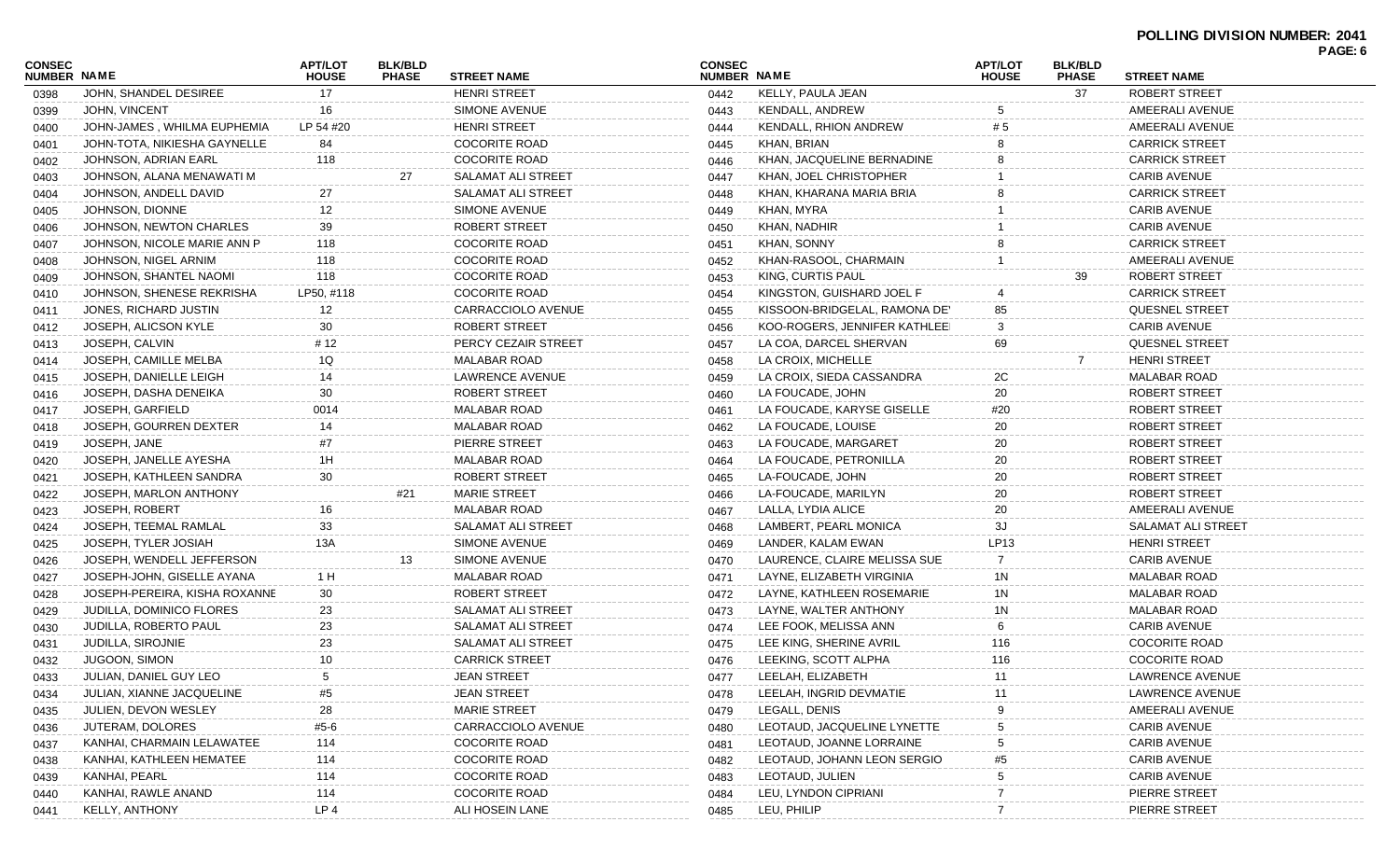#### **POLLING DIVISION NUMBER: 2041**

| CONSEC<br><b>NUMBER NAME</b> |                                | <b>APT/LOT</b><br><b>HOUSE</b> | <b>BLK/BLD</b><br><b>PHASE</b> | <b>STREET NAME</b>     | <b>CONSEC</b><br>NUMBER NAME |                               | <b>APT/LOT</b><br><b>HOUSE</b> | <b>BLK/BLD</b><br><b>PHASE</b> | <b>STREET NAME</b>      | PAGE: 7 |
|------------------------------|--------------------------------|--------------------------------|--------------------------------|------------------------|------------------------------|-------------------------------|--------------------------------|--------------------------------|-------------------------|---------|
| 0486                         | LEWIS, CHRISTOPHE JAMAL        | 5                              |                                | AMEERALI AVENUE        | 0530                         | MARCANO, JOEL CLINT GREGORY   |                                |                                | <b>MARIE STREET</b>     |         |
| 0487                         | LEWIS, DANIEL CLINT            |                                | 31                             | ROBERT STREET          | 0531                         | <b>MARCELLE, BURT MARLON</b>  |                                |                                | <b>CARRICK STREET</b>   |         |
| 0488                         | LEWIS, JAMAL ANTHONY           | #76                            |                                | <b>COCORITE ROAD</b>   | 0532                         | MARCELLE, DOLORES             |                                |                                | <b>CARIB AVENUE</b>     |         |
| 0489                         | LEWIS, JAMALI CHRISTOPHER ANTI | #7                             |                                | LAWRENCE AVENUE        | 0533                         | MARCELLE, ELLALEEN            |                                |                                | <b>CARRICK STREET</b>   |         |
| 0490                         | LEWIS, SHANE NYRON KEVIN       | 15                             |                                | LOCKHART STREET        | 0534                         | MARK, RICHARD ANTHONY         | 18                             |                                | PERCY CEZAIR STREET     |         |
| 0491                         | LEWIS, SHAWN NEIL KERWIN       | 15                             |                                | <b>LOCKHART STREET</b> | 0535                         | MATHURA, SEETA SANCHERIA      | 76                             |                                | <b>QUESNEL STREET</b>   |         |
| 0492                         | LEWIS, STACEY NATALIE KATRINA  | 15                             |                                | <b>LOCKHART STREET</b> | 0536                         | MATHURA, SUNALAL LOCHAN       | 76                             |                                | <b>QUESNEL STREET</b>   |         |
| 0493                         | LEWIS, STEPHAN NIGEL KENDALL   | 15                             |                                | LOCKHART STREET        | 0537                         | MATTHEW, JULIET JUDY          | 32                             |                                | <b>PRO QUEEN STREET</b> |         |
| 0494                         | LEWIS, STEPHEN                 | 15                             |                                | LOCKHART STREET        | 0538                         | MATTHEW, MIKE                 |                                |                                | <b>CARIB AVENUE</b>     |         |
| 0495                         | LEZAMA, CARLA TASHA            | 76B                            |                                | <b>COCORITE ROAD</b>   | 0539                         | MATTHEWS, DARILL LESTER       | LP <sub>13</sub> A             |                                | <b>SIMONE AVENUE</b>    |         |
| 0496                         | LEZAMA, EDWARD EDMUND          | -1                             |                                | LAWRENCE AVENUE        | 0540                         | MAURICE, EVEREST JOSEPH       | #31                            |                                | ROBERT STREET           |         |
| 0497                         | LEZAMA, JUSTINA                | 76B                            |                                | <b>COCORITE ROAD</b>   | 0541                         | MAXIM-GRIFFITH, LISA          | 102                            |                                | <b>COCORITE ROAD</b>    |         |
| 0498                         | LEZAMA, NICOLE CHEYENNE        | 76B                            |                                | <b>COCORITE ROAD</b>   | 0542                         | MC CARTHY, JUNE               | 10                             |                                | <b>DAUDIER STREET</b>   |         |
| 0499                         | LONDON, SYLVESTER ALEXANDER    | 24                             |                                | <b>HENRI STREET</b>    | 0543                         | MC CARTHY, PATRICIA VALENTINA | 104                            |                                | <b>COCORITE ROAD</b>    |         |
| 0500                         | LOOK-HONG, RANDY DAMIAN        | 21                             |                                | AMEERALI AVENUE        | 0544                         | MC EWEN, ELLIOT IRWIN GREGORY | 13                             |                                | <b>HENRI STREET</b>     |         |
| 0501                         | LOPEZ, BURTON EMMANUEL         | #30                            |                                | ROBERT STREET          | 0545                         | MC EWEN, MERISSA JENNA RELIY  | <b>LOT 13</b>                  |                                | <b>HENRI STREET</b>     |         |
| 0502                         | LOPEZ, ROMA JENIFESE           | 12                             |                                | <b>MARIE STREET</b>    | 0546                         | MC IVOR, DAVID                |                                |                                | <b>CARIB AVENUE</b>     |         |
| 0503                         | LOVELL, SHELLIAN MARSHA        | 23                             |                                | <b>MARIE STREET</b>    | 0547                         | MC IVOR, YVONNE               |                                |                                | <b>CARIB AVENUE</b>     |         |
| 0504                         | LOW FOON, VICTOR               |                                | 106                            | <b>COCORITE ROAD</b>   | 0548                         | MC KAIN, CLEMENT              | 32                             |                                | ROBERT STREET           |         |
| 0505                         | LUCAS, AUGUSTUS                | 12                             |                                | <b>DAUDIER STREET</b>  | 0549                         | MEDFORD, NICOLETTE DENELLE    | 12                             |                                | <b>CARIB AVENUE</b>     |         |
| 0506                         | LUCAS, MARGARET ROBERTHA RO:   | 12                             |                                | <b>DAUDIER STREET</b>  | 0550                         | MEJIAS, ELESIA                | 86                             |                                | <b>COCORITE ROAD</b>    |         |
| 0507                         | MADHO MAHARAJ, AMBIKA          | 1B                             |                                | <b>CARIB AVENUE</b>    | 0551                         | MEJIAS, RUMOLD                | 86                             |                                | <b>COCORITE ROAD</b>    |         |
| 0508                         | MADHO MAHARAJ, ISHWAR          | 1B                             |                                | <b>CARIB AVENUE</b>    | 0552                         | MELONEY, AVION CRYSTAL        | 19                             |                                | ROBERT STREET           |         |
| 0509                         | MAHARAJ, AALIYAH LUANN         | 18                             |                                | SIMONE AVENUE          | 0553                         | MELONEY, KERWIN               | 19                             |                                | ROBERT STREET           |         |
| 0510                         | MAHARAJ, AVINASH LAL-DHARRIE   | 17                             |                                | NELSON STREET          | 0554                         | METIVIER, CYNTHIA INNOCENT    |                                |                                | ALI HOSEIN LANE         |         |
| 0511                         | MAHARAJ, BHUANASH              | 17                             |                                | <b>NELSON STREET</b>   | 0555                         | METIVIER, DIANA CHELSEA M     |                                |                                | LAWRENCE AVENUE         |         |
| 0512                         | MAHARAJ, CHENELLE              | 9                              |                                | PERCY CEZAIR STREET    | 0556                         | MIEUX, CHARLTON REGINALD      | 22                             |                                | <b>MARIE STREET</b>     |         |
| 0513                         | MAHARAJ, CRISTIAN ANDREW       | 9                              |                                | PERCY CEZAIR STREET    | 0557                         | MITCHELL, BRYAN AINSLEY       | $22 - 24$                      |                                | AMEERALI AVENUE         |         |
| 0514                         | MAHARAJ, DAVE DEANDIAL         | 9                              |                                | PERCY CEZAIR STREET    | 0558                         | MITCHELL, ERROL               | 17                             |                                | AMEERALI AVENUE         |         |
| 0515                         | MAHARAJ, JAMEEL GERARD         | 18                             |                                | SIMONE AVENUE          | 0559                         | MITCHELL, IAN                 |                                |                                | AMEERALI AVENUE         |         |
| 0516                         | MAHARAJ, KAHMRAJ               | 1B                             |                                | <b>CARIB AVENUE</b>    | 0560                         | MITCHELL, JOAN                | 22-24                          |                                | AMEERALI AVENUE         |         |
| 0517                         | MAHARAJ, LEANNA MELONI         | 9                              |                                | PERCY CEZAIR STREET    | 0561                         | MITCHELL, MONICA              | 17                             |                                | AMEERALI AVENUE         |         |
| 0518                         | MAHARAJ, MARK ANTHONY DHARS.   | 16                             |                                | <b>NELSON STREET</b>   | 0562                         | MODESTE, ANTON ELLIOT         | #21                            |                                | SALAMAT ALI STREET      |         |
| 0519                         | MAHARAJ, RICKHI BHAWAN         | #1B                            |                                | <b>CARIB AVENUE</b>    | 0563                         | MODESTE, KAREEM JEREMIAH MAF  | 21                             |                                | SALAMAT ALI STREET      |         |
| 0520                         | MAHARAJ, RICKY TAILASH         | 16                             |                                | <b>NELSON STREET</b>   | 0564                         | MODESTE, RENEE SPARKLES KERII |                                |                                | LAWRENCE AVENUE         |         |
| 0521                         | MAHARAJ, SHALINI LAXHMI        | 17                             |                                | NELSON STREET          | 0565                         | MODESTE-PIERRE, KATHLEEN MAR  | $\overline{7}$                 |                                | LAWRENCE AVENUE         |         |
| 0522                         | MAHARAJ, SYBIL                 | 1B                             |                                | <b>CARIB AVENUE</b>    | 0566                         | MODESTE-RICHARDSON, RHONDA,   | #16                            |                                | LAWRENCE AVENUE         |         |
| 0523                         | MAHARAJ, ZINORA                | 17                             |                                | <b>NELSON STREET</b>   | 0567                         | MOHAMMED, AMANDA KARISSA JUL  | 1A                             |                                | PIERRE STREET           |         |
| 0524                         | MAHARAJ-HUNTE, DENYSE CINTRA   | 1M                             |                                | ALI HOSEIN LANE        | 0568                         | MOHAMMED, ANGENIE KAREN T     | 1A                             |                                | PIERRE STREET           |         |
| 0525                         | MALCHAN, NESHA KAMILA          | 27                             |                                | SALAMAT ALI STREET     | 0569                         | MOHAMMED, GRACE               | 33                             |                                | ROBERT STREET           |         |
| 0526                         | MALCHAN, NISHAWN STEPHEN       | #27                            |                                | SALAMAT ALI STREET     | 0570                         | MOHAMMED, KATHLEEN            | 1A                             |                                | PIERRE STREET           |         |
| 0527                         | MALCHAN, STETSON ALLAN         | 27                             |                                | SALAMAT ALI STREET     | 0571                         | MOHAMMED, ROGER DAMIAN MARI   | 1A                             |                                | PIERRE STREET           |         |
| 0528                         | MANICHAND SINGH, HUSHAN        | 27                             |                                | <b>COCORITE ROAD</b>   | 0572                         | MOHAMMED, SHAHEED             | LP <sub>4</sub>                |                                | ALI HOSEIN LANE         |         |
| 0529                         | MANNETTE, AKEILA SHINEILLE T   | 1Q                             |                                | <b>MALABAR ROAD</b>    | 0573                         | MOHAMMED-MARK, ALLISON INDIR/ | 18                             |                                | PERCY CEZAIR STREET     |         |
|                              |                                |                                |                                |                        |                              |                               |                                |                                |                         |         |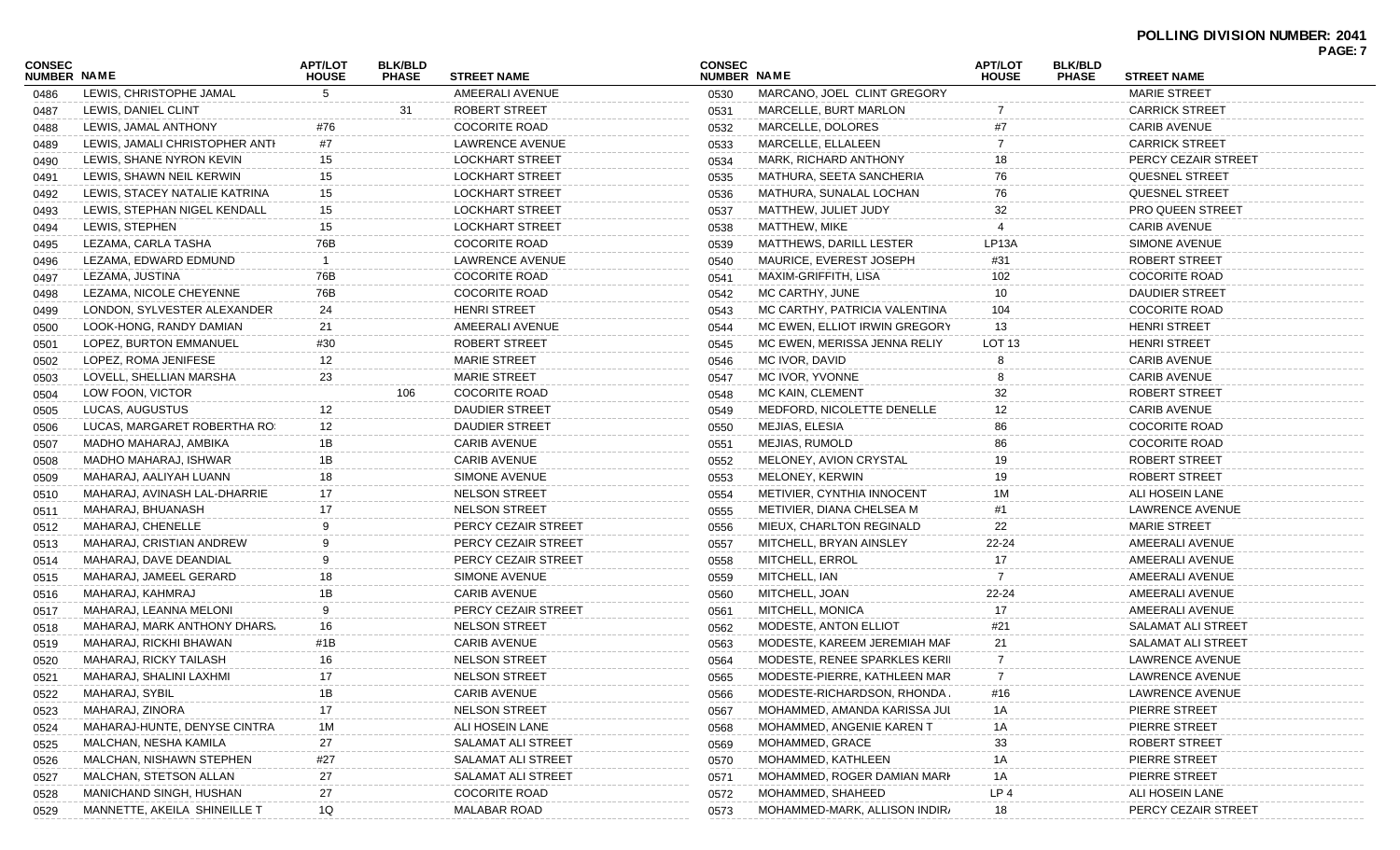#### **POLLING DIVISION NUMBER: 2041 PAGE: 8**

| <b>APT/LOT</b><br><b>BLK/BLD</b><br><b>CONSEC</b><br><b>APT/LOT</b><br><b>BLK/BLD</b><br><b>NUMBER NAME</b><br>NUMBER NAME<br><b>HOUSE</b><br><b>PHASE</b><br><b>STREET NAME</b><br><b>HOUSE</b><br><b>PHASE</b><br><b>STREET NAME</b><br><b>MARIE STREET</b><br><b>CARIB AVENUE</b><br>MOREAU, RIVALDO JEROME<br>25<br><b>PANTIN, ROGER ANTHONY FRANCIS</b><br>5<br>0618<br>0574<br>MORGAN, DAMIAN GARVIN<br>78<br><b>COCORITE ROAD</b><br>PAPONETTE, ABUBAKAR ADDAE A<br>ROBERT STREET<br>30<br>0575<br>0619<br>78<br>MORGAN, JENELLE ANDREA<br><b>COCORITE ROAD</b><br>PAPONETTE, ANTHONY RUSSELL<br><b>COCORITE ROAD</b><br>96<br>0620<br>0576<br><b>MALABAR ROAD</b><br><b>COCORITE ROAD</b><br>MORGAN, KENTY<br>PAPONETTE, PATRICK<br>96<br>16<br>0621<br>0577<br><b>MALABAR ROAD</b><br>MORGAN, PERRY JEFFREY<br>PAPONETTE, RIANNE CRYSTAL-GAI<br>30<br>ROBERT STREET<br>16<br>0622<br>0578<br>MORGAN, ROMANO CHESTER I<br>80<br><b>COCORITE ROAD</b><br>PASCALL, AALON DOMINIC<br><b>HENRI STREET</b><br>0623<br>#6<br>0579<br><b>JEAN STREET</b><br>PASCALL, CAMILLE<br>MORRIS-JULIAN, LISA ROXANNE<br>5<br><b>HENRI STREET</b><br>0624<br>0580<br><b>MALABAR ROAD</b><br><b>MOSES, KESTON SAMUEL</b><br>1N<br>PATTERSON, CHRISTIANA JEAN M<br>39<br>ROBERT STREET<br>0625<br>0581<br>MUJICA, JASON ROGER<br>ROBERT STREET<br>PATTERSON, DAREEM SOLOMON IV<br>39<br>ROBERT STREET<br>30<br>0626<br>0582<br><b>HENRI STREET</b><br>MULUGATA-HAMLETT, KAFI IFETAY(<br>PATTERSON, DE QUAN EMMANUEL<br>39<br>ROBERT STREET<br>0627<br>0583<br>MURPHY, SHERWIN HENRY<br><b>NELSON STREET</b><br>PATTERSON, DERWIN GREGORY M<br>ROBERT STREET<br>16<br>#39<br>0628<br>0584<br><b>CARIB AVENUE</b><br>MURRAY, MELISSA NATASHA TRICI<br>6<br>PATTERSON, NORMAN LAWRENCE<br>39<br>ROBERT STREET<br>0629<br>0585<br><b>COCORITE ROAD</b><br>NAIMOOL, RIZA NAZAA<br>120<br>PATTERSON, SELWYN SIMEON<br>39<br>ROBERT STREET<br>0630<br>0586<br><b>NELSON STREET</b><br>PATTERSON-GILL, LUCILLE V<br><b>HENRI STREET</b><br>NAJJAR, LORAINE MONA<br>25<br>22<br>0631<br>0587<br>PAUL, CARL<br>NAJJAR, TERRON IBRAHIM<br>25<br><b>NELSON STREET</b><br>19<br><b>NELSON STREET</b><br>0632<br>0588<br>PAUL, JACQUELINE<br>NAKHID-CHATOOR, MARGARET Y M<br>SALAMAT ALI STREET<br><b>NELSON STREET</b><br>31<br>14<br>0633<br>0589<br>NEPTUNE, STEPHEN<br># 34<br>DAUDIER STREET<br>PAUL, JULIA<br>1M<br>ALI HOSEIN LANE<br>0634<br>0590<br>PAUL, LESLIE ALFRED<br><b>NELSON STREET</b><br>NICHOLAS, BERNARD HILARY<br>31<br>ROBERT STREET<br>0635<br>0591<br><b>COCORITE ROAD</b><br>NICHOLLS, KIMBERLY CHENNELLE<br>16<br><b>NELSON STREET</b><br>PAUL-ALEXANDER, NICOLE VIVIAN I<br>0636<br>110<br>0592<br>NOREIGA, CECELIA<br>13<br>SALAMAT ALI STREET<br>PAUL-POWER, ROSE<br>110<br><b>COCORITE ROAD</b><br>0637<br>0593<br>NURSE, JUÁQUIN NICHOLAS<br>29<br><b>MARIE STREET</b><br>PAVY, DAMANI BERHAN HEWIT<br>12<br>SIMONE AVENUE<br>0638<br>0594<br>NURSE, MIKIEL VAUHCHAZ JOSHUA<br>29<br><b>MARIE STREET</b><br>ROBERT STREET<br>PEREIRA, JULION<br>0639<br>#31<br>0595<br>15<br>AMEERALI AVENUE<br><b>JEAN STREET</b><br>O'NEIL, MAVIS<br>PERRY-FRANCIS, SUSAN INEZ<br>8A<br>0640<br>0596<br><b>CARIB AVENUE</b><br>OGISTE, HASHUM ELIJAH<br>25<br>SALAMAT ALI STREET<br>PESCHIER, ANN BRIDGET<br>12<br>0641<br>0597<br>25<br><b>CARIB AVENUE</b><br>OGISTE, WAYNE<br>SALAMAT ALI STREET<br>PESCHIER, LOUISA BERNADETTE<br>12<br>0642<br>0598<br>ROBERT STREET<br><b>CARIB AVENUE</b><br>OLIVER, FAITH SARAH KETARA<br># 30<br>PESCHIER-MEDFORD, NICOLE CARI<br>12<br>0643<br>0599<br>OLIVER, KAHLIL MICHAEL IAN<br>SIMONE AVENUE<br><b>JEAN STREET</b><br>13A<br>PETERS, COLEEN STACEY<br>LP53<br>56<br>0644<br>0600<br>AMEERALI AVENUE<br>OLIVER, KEITH<br>14<br>PETERS, EARLE<br><b>JEAN STREET</b><br>0645<br>0601<br>15<br><b>CARIB AVENUE</b><br>OLIVER, KYLE JESSIE<br>PETERS, JUNE<br>LP1P<br><b>MALABAR ROAD</b><br>0646<br>0602<br>AMEERALI AVENUE<br>OLIVER, MARIA<br>14<br>PHILLIP, CAMILLE HEATHER<br>12<br>AMEERALI AVENUE<br>0647<br>0603<br>AMEERALI AVENUE<br>AMEERALI AVENUE<br>OLIVER, MARK JOHN JEROME<br>PHILLIP, JAMELL MERKICE<br>14<br>12<br>0648<br>0604<br>AMEERALI AVENUE<br><b>JEAN STREET</b><br>OLIVER-CAESAR, STEPHANIE M<br>PHILLIP, TERRANCE FABIAN SEBAS<br>LP58<br>14<br>0649<br>0605<br>OLLIVIERRA, DAVID ANTHONY A<br>7<br>QUESNEL STREET<br>PHILLIPS, JONATHAN ANTHONY C<br>112<br><b>COCORITE ROAD</b><br>0650<br>0606<br>OLLIVIERRA, ESTÉVAN DAVID JONT<br>78<br><b>QUESNEL STREET</b><br>PHIPPS-ROBERTS, TIANA<br>LAWRENCE AVENUE<br>0651<br>0607<br>QUESNEL STREET<br>PIERRE, CAMILLE LAURA<br>LP 32<br><b>MARIE STREET</b><br>OLLIVIERRA, SHEAHAN NATASHA<br>78<br>0652<br>0608<br>QUESNEL STREET<br>PIERRE, DEREK ANDREW<br>OLLIVIERRA, STACHENNE ANTONIA<br>AMEERALI AVENUE<br># 78<br>0609<br>0653<br>25<br>ORTEGA, LIZA<br>1M<br>ALI HOSEIN LANE<br>PIERRE, LENNOX ANTHONY<br>AMEERALI AVENUE<br>0654<br>25<br>0610<br>ORTEGA, STEPHEN SEAN<br>ALI HOSEIN LANE<br>PIERRE, RHONDA MARISSA<br>ROBERT STREET<br>APT 1 T<br>0655<br>31<br>0611<br><b>ROBERT STREET</b><br>OTTWAY, DARRYL MATTHEW<br>#20<br>PIERRE, ROGER ANTHONY<br>$2 - 3$<br>CARRACCIOLO AVENUE<br>0656<br>0612<br>SIMONE AVENUE<br>PIERRE, ROSALYN<br>PADMORE, CHRIS SHANE<br>SALAMAT ALI STREET<br>0657<br>0613<br>PADMORE, CLAUDETTE EDLYN<br>10<br>SIMONE AVENUE<br>PIERRE, SEAN ANTHONY<br>AMEERALI AVENUE<br>0658<br>25<br>0614<br>PADMORE, PETER<br>10<br>SIMONE AVENUE<br>PIERRE, SHELLY ANN DIXIE<br>29<br><b>MARIE STREET</b><br>0659<br>0615<br><b>CARIB AVENUE</b><br>PIERRE, SHERWIN SAMUEL<br><b>CARRICK STREET</b><br>PANTIN, DYLAN MICHAEL<br>0660<br>0616<br>PANTIN, LUKE LORENZO<br>LAWRENCE AVENUE<br>PIERRE, SUSAN<br>SALAMAT ALI STREET<br>11<br>0617<br>0661<br>15 |        |  |  |  |  | FAUE.O |
|-----------------------------------------------------------------------------------------------------------------------------------------------------------------------------------------------------------------------------------------------------------------------------------------------------------------------------------------------------------------------------------------------------------------------------------------------------------------------------------------------------------------------------------------------------------------------------------------------------------------------------------------------------------------------------------------------------------------------------------------------------------------------------------------------------------------------------------------------------------------------------------------------------------------------------------------------------------------------------------------------------------------------------------------------------------------------------------------------------------------------------------------------------------------------------------------------------------------------------------------------------------------------------------------------------------------------------------------------------------------------------------------------------------------------------------------------------------------------------------------------------------------------------------------------------------------------------------------------------------------------------------------------------------------------------------------------------------------------------------------------------------------------------------------------------------------------------------------------------------------------------------------------------------------------------------------------------------------------------------------------------------------------------------------------------------------------------------------------------------------------------------------------------------------------------------------------------------------------------------------------------------------------------------------------------------------------------------------------------------------------------------------------------------------------------------------------------------------------------------------------------------------------------------------------------------------------------------------------------------------------------------------------------------------------------------------------------------------------------------------------------------------------------------------------------------------------------------------------------------------------------------------------------------------------------------------------------------------------------------------------------------------------------------------------------------------------------------------------------------------------------------------------------------------------------------------------------------------------------------------------------------------------------------------------------------------------------------------------------------------------------------------------------------------------------------------------------------------------------------------------------------------------------------------------------------------------------------------------------------------------------------------------------------------------------------------------------------------------------------------------------------------------------------------------------------------------------------------------------------------------------------------------------------------------------------------------------------------------------------------------------------------------------------------------------------------------------------------------------------------------------------------------------------------------------------------------------------------------------------------------------------------------------------------------------------------------------------------------------------------------------------------------------------------------------------------------------------------------------------------------------------------------------------------------------------------------------------------------------------------------------------------------------------------------------------------------------------------------------------------------------------------------------------------------------------------------------------------------------------------------------------------------------------------------------------------------------------------------------------------------------------------------------------------------------------------------------------------------------------------------------------------------------------------------------------------------------------------------------------------------------------------------------------------------------------------------------------------------------------------------------------------------------------------------------------------------------------------------------------------------------------------------------------------------------------------------------------------------------------------------------------------------------------------------------------------------------------------------------------------------------------------------------------------------------------|--------|--|--|--|--|--------|
|                                                                                                                                                                                                                                                                                                                                                                                                                                                                                                                                                                                                                                                                                                                                                                                                                                                                                                                                                                                                                                                                                                                                                                                                                                                                                                                                                                                                                                                                                                                                                                                                                                                                                                                                                                                                                                                                                                                                                                                                                                                                                                                                                                                                                                                                                                                                                                                                                                                                                                                                                                                                                                                                                                                                                                                                                                                                                                                                                                                                                                                                                                                                                                                                                                                                                                                                                                                                                                                                                                                                                                                                                                                                                                                                                                                                                                                                                                                                                                                                                                                                                                                                                                                                                                                                                                                                                                                                                                                                                                                                                                                                                                                                                                                                                                                                                                                                                                                                                                                                                                                                                                                                                                                                                                                                                                                                                                                                                                                                                                                                                                                                                                                                                                                                                                                                           | CONSEC |  |  |  |  |        |
|                                                                                                                                                                                                                                                                                                                                                                                                                                                                                                                                                                                                                                                                                                                                                                                                                                                                                                                                                                                                                                                                                                                                                                                                                                                                                                                                                                                                                                                                                                                                                                                                                                                                                                                                                                                                                                                                                                                                                                                                                                                                                                                                                                                                                                                                                                                                                                                                                                                                                                                                                                                                                                                                                                                                                                                                                                                                                                                                                                                                                                                                                                                                                                                                                                                                                                                                                                                                                                                                                                                                                                                                                                                                                                                                                                                                                                                                                                                                                                                                                                                                                                                                                                                                                                                                                                                                                                                                                                                                                                                                                                                                                                                                                                                                                                                                                                                                                                                                                                                                                                                                                                                                                                                                                                                                                                                                                                                                                                                                                                                                                                                                                                                                                                                                                                                                           |        |  |  |  |  |        |
|                                                                                                                                                                                                                                                                                                                                                                                                                                                                                                                                                                                                                                                                                                                                                                                                                                                                                                                                                                                                                                                                                                                                                                                                                                                                                                                                                                                                                                                                                                                                                                                                                                                                                                                                                                                                                                                                                                                                                                                                                                                                                                                                                                                                                                                                                                                                                                                                                                                                                                                                                                                                                                                                                                                                                                                                                                                                                                                                                                                                                                                                                                                                                                                                                                                                                                                                                                                                                                                                                                                                                                                                                                                                                                                                                                                                                                                                                                                                                                                                                                                                                                                                                                                                                                                                                                                                                                                                                                                                                                                                                                                                                                                                                                                                                                                                                                                                                                                                                                                                                                                                                                                                                                                                                                                                                                                                                                                                                                                                                                                                                                                                                                                                                                                                                                                                           |        |  |  |  |  |        |
|                                                                                                                                                                                                                                                                                                                                                                                                                                                                                                                                                                                                                                                                                                                                                                                                                                                                                                                                                                                                                                                                                                                                                                                                                                                                                                                                                                                                                                                                                                                                                                                                                                                                                                                                                                                                                                                                                                                                                                                                                                                                                                                                                                                                                                                                                                                                                                                                                                                                                                                                                                                                                                                                                                                                                                                                                                                                                                                                                                                                                                                                                                                                                                                                                                                                                                                                                                                                                                                                                                                                                                                                                                                                                                                                                                                                                                                                                                                                                                                                                                                                                                                                                                                                                                                                                                                                                                                                                                                                                                                                                                                                                                                                                                                                                                                                                                                                                                                                                                                                                                                                                                                                                                                                                                                                                                                                                                                                                                                                                                                                                                                                                                                                                                                                                                                                           |        |  |  |  |  |        |
|                                                                                                                                                                                                                                                                                                                                                                                                                                                                                                                                                                                                                                                                                                                                                                                                                                                                                                                                                                                                                                                                                                                                                                                                                                                                                                                                                                                                                                                                                                                                                                                                                                                                                                                                                                                                                                                                                                                                                                                                                                                                                                                                                                                                                                                                                                                                                                                                                                                                                                                                                                                                                                                                                                                                                                                                                                                                                                                                                                                                                                                                                                                                                                                                                                                                                                                                                                                                                                                                                                                                                                                                                                                                                                                                                                                                                                                                                                                                                                                                                                                                                                                                                                                                                                                                                                                                                                                                                                                                                                                                                                                                                                                                                                                                                                                                                                                                                                                                                                                                                                                                                                                                                                                                                                                                                                                                                                                                                                                                                                                                                                                                                                                                                                                                                                                                           |        |  |  |  |  |        |
|                                                                                                                                                                                                                                                                                                                                                                                                                                                                                                                                                                                                                                                                                                                                                                                                                                                                                                                                                                                                                                                                                                                                                                                                                                                                                                                                                                                                                                                                                                                                                                                                                                                                                                                                                                                                                                                                                                                                                                                                                                                                                                                                                                                                                                                                                                                                                                                                                                                                                                                                                                                                                                                                                                                                                                                                                                                                                                                                                                                                                                                                                                                                                                                                                                                                                                                                                                                                                                                                                                                                                                                                                                                                                                                                                                                                                                                                                                                                                                                                                                                                                                                                                                                                                                                                                                                                                                                                                                                                                                                                                                                                                                                                                                                                                                                                                                                                                                                                                                                                                                                                                                                                                                                                                                                                                                                                                                                                                                                                                                                                                                                                                                                                                                                                                                                                           |        |  |  |  |  |        |
|                                                                                                                                                                                                                                                                                                                                                                                                                                                                                                                                                                                                                                                                                                                                                                                                                                                                                                                                                                                                                                                                                                                                                                                                                                                                                                                                                                                                                                                                                                                                                                                                                                                                                                                                                                                                                                                                                                                                                                                                                                                                                                                                                                                                                                                                                                                                                                                                                                                                                                                                                                                                                                                                                                                                                                                                                                                                                                                                                                                                                                                                                                                                                                                                                                                                                                                                                                                                                                                                                                                                                                                                                                                                                                                                                                                                                                                                                                                                                                                                                                                                                                                                                                                                                                                                                                                                                                                                                                                                                                                                                                                                                                                                                                                                                                                                                                                                                                                                                                                                                                                                                                                                                                                                                                                                                                                                                                                                                                                                                                                                                                                                                                                                                                                                                                                                           |        |  |  |  |  |        |
|                                                                                                                                                                                                                                                                                                                                                                                                                                                                                                                                                                                                                                                                                                                                                                                                                                                                                                                                                                                                                                                                                                                                                                                                                                                                                                                                                                                                                                                                                                                                                                                                                                                                                                                                                                                                                                                                                                                                                                                                                                                                                                                                                                                                                                                                                                                                                                                                                                                                                                                                                                                                                                                                                                                                                                                                                                                                                                                                                                                                                                                                                                                                                                                                                                                                                                                                                                                                                                                                                                                                                                                                                                                                                                                                                                                                                                                                                                                                                                                                                                                                                                                                                                                                                                                                                                                                                                                                                                                                                                                                                                                                                                                                                                                                                                                                                                                                                                                                                                                                                                                                                                                                                                                                                                                                                                                                                                                                                                                                                                                                                                                                                                                                                                                                                                                                           |        |  |  |  |  |        |
|                                                                                                                                                                                                                                                                                                                                                                                                                                                                                                                                                                                                                                                                                                                                                                                                                                                                                                                                                                                                                                                                                                                                                                                                                                                                                                                                                                                                                                                                                                                                                                                                                                                                                                                                                                                                                                                                                                                                                                                                                                                                                                                                                                                                                                                                                                                                                                                                                                                                                                                                                                                                                                                                                                                                                                                                                                                                                                                                                                                                                                                                                                                                                                                                                                                                                                                                                                                                                                                                                                                                                                                                                                                                                                                                                                                                                                                                                                                                                                                                                                                                                                                                                                                                                                                                                                                                                                                                                                                                                                                                                                                                                                                                                                                                                                                                                                                                                                                                                                                                                                                                                                                                                                                                                                                                                                                                                                                                                                                                                                                                                                                                                                                                                                                                                                                                           |        |  |  |  |  |        |
|                                                                                                                                                                                                                                                                                                                                                                                                                                                                                                                                                                                                                                                                                                                                                                                                                                                                                                                                                                                                                                                                                                                                                                                                                                                                                                                                                                                                                                                                                                                                                                                                                                                                                                                                                                                                                                                                                                                                                                                                                                                                                                                                                                                                                                                                                                                                                                                                                                                                                                                                                                                                                                                                                                                                                                                                                                                                                                                                                                                                                                                                                                                                                                                                                                                                                                                                                                                                                                                                                                                                                                                                                                                                                                                                                                                                                                                                                                                                                                                                                                                                                                                                                                                                                                                                                                                                                                                                                                                                                                                                                                                                                                                                                                                                                                                                                                                                                                                                                                                                                                                                                                                                                                                                                                                                                                                                                                                                                                                                                                                                                                                                                                                                                                                                                                                                           |        |  |  |  |  |        |
|                                                                                                                                                                                                                                                                                                                                                                                                                                                                                                                                                                                                                                                                                                                                                                                                                                                                                                                                                                                                                                                                                                                                                                                                                                                                                                                                                                                                                                                                                                                                                                                                                                                                                                                                                                                                                                                                                                                                                                                                                                                                                                                                                                                                                                                                                                                                                                                                                                                                                                                                                                                                                                                                                                                                                                                                                                                                                                                                                                                                                                                                                                                                                                                                                                                                                                                                                                                                                                                                                                                                                                                                                                                                                                                                                                                                                                                                                                                                                                                                                                                                                                                                                                                                                                                                                                                                                                                                                                                                                                                                                                                                                                                                                                                                                                                                                                                                                                                                                                                                                                                                                                                                                                                                                                                                                                                                                                                                                                                                                                                                                                                                                                                                                                                                                                                                           |        |  |  |  |  |        |
|                                                                                                                                                                                                                                                                                                                                                                                                                                                                                                                                                                                                                                                                                                                                                                                                                                                                                                                                                                                                                                                                                                                                                                                                                                                                                                                                                                                                                                                                                                                                                                                                                                                                                                                                                                                                                                                                                                                                                                                                                                                                                                                                                                                                                                                                                                                                                                                                                                                                                                                                                                                                                                                                                                                                                                                                                                                                                                                                                                                                                                                                                                                                                                                                                                                                                                                                                                                                                                                                                                                                                                                                                                                                                                                                                                                                                                                                                                                                                                                                                                                                                                                                                                                                                                                                                                                                                                                                                                                                                                                                                                                                                                                                                                                                                                                                                                                                                                                                                                                                                                                                                                                                                                                                                                                                                                                                                                                                                                                                                                                                                                                                                                                                                                                                                                                                           |        |  |  |  |  |        |
|                                                                                                                                                                                                                                                                                                                                                                                                                                                                                                                                                                                                                                                                                                                                                                                                                                                                                                                                                                                                                                                                                                                                                                                                                                                                                                                                                                                                                                                                                                                                                                                                                                                                                                                                                                                                                                                                                                                                                                                                                                                                                                                                                                                                                                                                                                                                                                                                                                                                                                                                                                                                                                                                                                                                                                                                                                                                                                                                                                                                                                                                                                                                                                                                                                                                                                                                                                                                                                                                                                                                                                                                                                                                                                                                                                                                                                                                                                                                                                                                                                                                                                                                                                                                                                                                                                                                                                                                                                                                                                                                                                                                                                                                                                                                                                                                                                                                                                                                                                                                                                                                                                                                                                                                                                                                                                                                                                                                                                                                                                                                                                                                                                                                                                                                                                                                           |        |  |  |  |  |        |
|                                                                                                                                                                                                                                                                                                                                                                                                                                                                                                                                                                                                                                                                                                                                                                                                                                                                                                                                                                                                                                                                                                                                                                                                                                                                                                                                                                                                                                                                                                                                                                                                                                                                                                                                                                                                                                                                                                                                                                                                                                                                                                                                                                                                                                                                                                                                                                                                                                                                                                                                                                                                                                                                                                                                                                                                                                                                                                                                                                                                                                                                                                                                                                                                                                                                                                                                                                                                                                                                                                                                                                                                                                                                                                                                                                                                                                                                                                                                                                                                                                                                                                                                                                                                                                                                                                                                                                                                                                                                                                                                                                                                                                                                                                                                                                                                                                                                                                                                                                                                                                                                                                                                                                                                                                                                                                                                                                                                                                                                                                                                                                                                                                                                                                                                                                                                           |        |  |  |  |  |        |
|                                                                                                                                                                                                                                                                                                                                                                                                                                                                                                                                                                                                                                                                                                                                                                                                                                                                                                                                                                                                                                                                                                                                                                                                                                                                                                                                                                                                                                                                                                                                                                                                                                                                                                                                                                                                                                                                                                                                                                                                                                                                                                                                                                                                                                                                                                                                                                                                                                                                                                                                                                                                                                                                                                                                                                                                                                                                                                                                                                                                                                                                                                                                                                                                                                                                                                                                                                                                                                                                                                                                                                                                                                                                                                                                                                                                                                                                                                                                                                                                                                                                                                                                                                                                                                                                                                                                                                                                                                                                                                                                                                                                                                                                                                                                                                                                                                                                                                                                                                                                                                                                                                                                                                                                                                                                                                                                                                                                                                                                                                                                                                                                                                                                                                                                                                                                           |        |  |  |  |  |        |
|                                                                                                                                                                                                                                                                                                                                                                                                                                                                                                                                                                                                                                                                                                                                                                                                                                                                                                                                                                                                                                                                                                                                                                                                                                                                                                                                                                                                                                                                                                                                                                                                                                                                                                                                                                                                                                                                                                                                                                                                                                                                                                                                                                                                                                                                                                                                                                                                                                                                                                                                                                                                                                                                                                                                                                                                                                                                                                                                                                                                                                                                                                                                                                                                                                                                                                                                                                                                                                                                                                                                                                                                                                                                                                                                                                                                                                                                                                                                                                                                                                                                                                                                                                                                                                                                                                                                                                                                                                                                                                                                                                                                                                                                                                                                                                                                                                                                                                                                                                                                                                                                                                                                                                                                                                                                                                                                                                                                                                                                                                                                                                                                                                                                                                                                                                                                           |        |  |  |  |  |        |
|                                                                                                                                                                                                                                                                                                                                                                                                                                                                                                                                                                                                                                                                                                                                                                                                                                                                                                                                                                                                                                                                                                                                                                                                                                                                                                                                                                                                                                                                                                                                                                                                                                                                                                                                                                                                                                                                                                                                                                                                                                                                                                                                                                                                                                                                                                                                                                                                                                                                                                                                                                                                                                                                                                                                                                                                                                                                                                                                                                                                                                                                                                                                                                                                                                                                                                                                                                                                                                                                                                                                                                                                                                                                                                                                                                                                                                                                                                                                                                                                                                                                                                                                                                                                                                                                                                                                                                                                                                                                                                                                                                                                                                                                                                                                                                                                                                                                                                                                                                                                                                                                                                                                                                                                                                                                                                                                                                                                                                                                                                                                                                                                                                                                                                                                                                                                           |        |  |  |  |  |        |
|                                                                                                                                                                                                                                                                                                                                                                                                                                                                                                                                                                                                                                                                                                                                                                                                                                                                                                                                                                                                                                                                                                                                                                                                                                                                                                                                                                                                                                                                                                                                                                                                                                                                                                                                                                                                                                                                                                                                                                                                                                                                                                                                                                                                                                                                                                                                                                                                                                                                                                                                                                                                                                                                                                                                                                                                                                                                                                                                                                                                                                                                                                                                                                                                                                                                                                                                                                                                                                                                                                                                                                                                                                                                                                                                                                                                                                                                                                                                                                                                                                                                                                                                                                                                                                                                                                                                                                                                                                                                                                                                                                                                                                                                                                                                                                                                                                                                                                                                                                                                                                                                                                                                                                                                                                                                                                                                                                                                                                                                                                                                                                                                                                                                                                                                                                                                           |        |  |  |  |  |        |
|                                                                                                                                                                                                                                                                                                                                                                                                                                                                                                                                                                                                                                                                                                                                                                                                                                                                                                                                                                                                                                                                                                                                                                                                                                                                                                                                                                                                                                                                                                                                                                                                                                                                                                                                                                                                                                                                                                                                                                                                                                                                                                                                                                                                                                                                                                                                                                                                                                                                                                                                                                                                                                                                                                                                                                                                                                                                                                                                                                                                                                                                                                                                                                                                                                                                                                                                                                                                                                                                                                                                                                                                                                                                                                                                                                                                                                                                                                                                                                                                                                                                                                                                                                                                                                                                                                                                                                                                                                                                                                                                                                                                                                                                                                                                                                                                                                                                                                                                                                                                                                                                                                                                                                                                                                                                                                                                                                                                                                                                                                                                                                                                                                                                                                                                                                                                           |        |  |  |  |  |        |
|                                                                                                                                                                                                                                                                                                                                                                                                                                                                                                                                                                                                                                                                                                                                                                                                                                                                                                                                                                                                                                                                                                                                                                                                                                                                                                                                                                                                                                                                                                                                                                                                                                                                                                                                                                                                                                                                                                                                                                                                                                                                                                                                                                                                                                                                                                                                                                                                                                                                                                                                                                                                                                                                                                                                                                                                                                                                                                                                                                                                                                                                                                                                                                                                                                                                                                                                                                                                                                                                                                                                                                                                                                                                                                                                                                                                                                                                                                                                                                                                                                                                                                                                                                                                                                                                                                                                                                                                                                                                                                                                                                                                                                                                                                                                                                                                                                                                                                                                                                                                                                                                                                                                                                                                                                                                                                                                                                                                                                                                                                                                                                                                                                                                                                                                                                                                           |        |  |  |  |  |        |
|                                                                                                                                                                                                                                                                                                                                                                                                                                                                                                                                                                                                                                                                                                                                                                                                                                                                                                                                                                                                                                                                                                                                                                                                                                                                                                                                                                                                                                                                                                                                                                                                                                                                                                                                                                                                                                                                                                                                                                                                                                                                                                                                                                                                                                                                                                                                                                                                                                                                                                                                                                                                                                                                                                                                                                                                                                                                                                                                                                                                                                                                                                                                                                                                                                                                                                                                                                                                                                                                                                                                                                                                                                                                                                                                                                                                                                                                                                                                                                                                                                                                                                                                                                                                                                                                                                                                                                                                                                                                                                                                                                                                                                                                                                                                                                                                                                                                                                                                                                                                                                                                                                                                                                                                                                                                                                                                                                                                                                                                                                                                                                                                                                                                                                                                                                                                           |        |  |  |  |  |        |
|                                                                                                                                                                                                                                                                                                                                                                                                                                                                                                                                                                                                                                                                                                                                                                                                                                                                                                                                                                                                                                                                                                                                                                                                                                                                                                                                                                                                                                                                                                                                                                                                                                                                                                                                                                                                                                                                                                                                                                                                                                                                                                                                                                                                                                                                                                                                                                                                                                                                                                                                                                                                                                                                                                                                                                                                                                                                                                                                                                                                                                                                                                                                                                                                                                                                                                                                                                                                                                                                                                                                                                                                                                                                                                                                                                                                                                                                                                                                                                                                                                                                                                                                                                                                                                                                                                                                                                                                                                                                                                                                                                                                                                                                                                                                                                                                                                                                                                                                                                                                                                                                                                                                                                                                                                                                                                                                                                                                                                                                                                                                                                                                                                                                                                                                                                                                           |        |  |  |  |  |        |
|                                                                                                                                                                                                                                                                                                                                                                                                                                                                                                                                                                                                                                                                                                                                                                                                                                                                                                                                                                                                                                                                                                                                                                                                                                                                                                                                                                                                                                                                                                                                                                                                                                                                                                                                                                                                                                                                                                                                                                                                                                                                                                                                                                                                                                                                                                                                                                                                                                                                                                                                                                                                                                                                                                                                                                                                                                                                                                                                                                                                                                                                                                                                                                                                                                                                                                                                                                                                                                                                                                                                                                                                                                                                                                                                                                                                                                                                                                                                                                                                                                                                                                                                                                                                                                                                                                                                                                                                                                                                                                                                                                                                                                                                                                                                                                                                                                                                                                                                                                                                                                                                                                                                                                                                                                                                                                                                                                                                                                                                                                                                                                                                                                                                                                                                                                                                           |        |  |  |  |  |        |
|                                                                                                                                                                                                                                                                                                                                                                                                                                                                                                                                                                                                                                                                                                                                                                                                                                                                                                                                                                                                                                                                                                                                                                                                                                                                                                                                                                                                                                                                                                                                                                                                                                                                                                                                                                                                                                                                                                                                                                                                                                                                                                                                                                                                                                                                                                                                                                                                                                                                                                                                                                                                                                                                                                                                                                                                                                                                                                                                                                                                                                                                                                                                                                                                                                                                                                                                                                                                                                                                                                                                                                                                                                                                                                                                                                                                                                                                                                                                                                                                                                                                                                                                                                                                                                                                                                                                                                                                                                                                                                                                                                                                                                                                                                                                                                                                                                                                                                                                                                                                                                                                                                                                                                                                                                                                                                                                                                                                                                                                                                                                                                                                                                                                                                                                                                                                           |        |  |  |  |  |        |
|                                                                                                                                                                                                                                                                                                                                                                                                                                                                                                                                                                                                                                                                                                                                                                                                                                                                                                                                                                                                                                                                                                                                                                                                                                                                                                                                                                                                                                                                                                                                                                                                                                                                                                                                                                                                                                                                                                                                                                                                                                                                                                                                                                                                                                                                                                                                                                                                                                                                                                                                                                                                                                                                                                                                                                                                                                                                                                                                                                                                                                                                                                                                                                                                                                                                                                                                                                                                                                                                                                                                                                                                                                                                                                                                                                                                                                                                                                                                                                                                                                                                                                                                                                                                                                                                                                                                                                                                                                                                                                                                                                                                                                                                                                                                                                                                                                                                                                                                                                                                                                                                                                                                                                                                                                                                                                                                                                                                                                                                                                                                                                                                                                                                                                                                                                                                           |        |  |  |  |  |        |
|                                                                                                                                                                                                                                                                                                                                                                                                                                                                                                                                                                                                                                                                                                                                                                                                                                                                                                                                                                                                                                                                                                                                                                                                                                                                                                                                                                                                                                                                                                                                                                                                                                                                                                                                                                                                                                                                                                                                                                                                                                                                                                                                                                                                                                                                                                                                                                                                                                                                                                                                                                                                                                                                                                                                                                                                                                                                                                                                                                                                                                                                                                                                                                                                                                                                                                                                                                                                                                                                                                                                                                                                                                                                                                                                                                                                                                                                                                                                                                                                                                                                                                                                                                                                                                                                                                                                                                                                                                                                                                                                                                                                                                                                                                                                                                                                                                                                                                                                                                                                                                                                                                                                                                                                                                                                                                                                                                                                                                                                                                                                                                                                                                                                                                                                                                                                           |        |  |  |  |  |        |
|                                                                                                                                                                                                                                                                                                                                                                                                                                                                                                                                                                                                                                                                                                                                                                                                                                                                                                                                                                                                                                                                                                                                                                                                                                                                                                                                                                                                                                                                                                                                                                                                                                                                                                                                                                                                                                                                                                                                                                                                                                                                                                                                                                                                                                                                                                                                                                                                                                                                                                                                                                                                                                                                                                                                                                                                                                                                                                                                                                                                                                                                                                                                                                                                                                                                                                                                                                                                                                                                                                                                                                                                                                                                                                                                                                                                                                                                                                                                                                                                                                                                                                                                                                                                                                                                                                                                                                                                                                                                                                                                                                                                                                                                                                                                                                                                                                                                                                                                                                                                                                                                                                                                                                                                                                                                                                                                                                                                                                                                                                                                                                                                                                                                                                                                                                                                           |        |  |  |  |  |        |
|                                                                                                                                                                                                                                                                                                                                                                                                                                                                                                                                                                                                                                                                                                                                                                                                                                                                                                                                                                                                                                                                                                                                                                                                                                                                                                                                                                                                                                                                                                                                                                                                                                                                                                                                                                                                                                                                                                                                                                                                                                                                                                                                                                                                                                                                                                                                                                                                                                                                                                                                                                                                                                                                                                                                                                                                                                                                                                                                                                                                                                                                                                                                                                                                                                                                                                                                                                                                                                                                                                                                                                                                                                                                                                                                                                                                                                                                                                                                                                                                                                                                                                                                                                                                                                                                                                                                                                                                                                                                                                                                                                                                                                                                                                                                                                                                                                                                                                                                                                                                                                                                                                                                                                                                                                                                                                                                                                                                                                                                                                                                                                                                                                                                                                                                                                                                           |        |  |  |  |  |        |
|                                                                                                                                                                                                                                                                                                                                                                                                                                                                                                                                                                                                                                                                                                                                                                                                                                                                                                                                                                                                                                                                                                                                                                                                                                                                                                                                                                                                                                                                                                                                                                                                                                                                                                                                                                                                                                                                                                                                                                                                                                                                                                                                                                                                                                                                                                                                                                                                                                                                                                                                                                                                                                                                                                                                                                                                                                                                                                                                                                                                                                                                                                                                                                                                                                                                                                                                                                                                                                                                                                                                                                                                                                                                                                                                                                                                                                                                                                                                                                                                                                                                                                                                                                                                                                                                                                                                                                                                                                                                                                                                                                                                                                                                                                                                                                                                                                                                                                                                                                                                                                                                                                                                                                                                                                                                                                                                                                                                                                                                                                                                                                                                                                                                                                                                                                                                           |        |  |  |  |  |        |
|                                                                                                                                                                                                                                                                                                                                                                                                                                                                                                                                                                                                                                                                                                                                                                                                                                                                                                                                                                                                                                                                                                                                                                                                                                                                                                                                                                                                                                                                                                                                                                                                                                                                                                                                                                                                                                                                                                                                                                                                                                                                                                                                                                                                                                                                                                                                                                                                                                                                                                                                                                                                                                                                                                                                                                                                                                                                                                                                                                                                                                                                                                                                                                                                                                                                                                                                                                                                                                                                                                                                                                                                                                                                                                                                                                                                                                                                                                                                                                                                                                                                                                                                                                                                                                                                                                                                                                                                                                                                                                                                                                                                                                                                                                                                                                                                                                                                                                                                                                                                                                                                                                                                                                                                                                                                                                                                                                                                                                                                                                                                                                                                                                                                                                                                                                                                           |        |  |  |  |  |        |
|                                                                                                                                                                                                                                                                                                                                                                                                                                                                                                                                                                                                                                                                                                                                                                                                                                                                                                                                                                                                                                                                                                                                                                                                                                                                                                                                                                                                                                                                                                                                                                                                                                                                                                                                                                                                                                                                                                                                                                                                                                                                                                                                                                                                                                                                                                                                                                                                                                                                                                                                                                                                                                                                                                                                                                                                                                                                                                                                                                                                                                                                                                                                                                                                                                                                                                                                                                                                                                                                                                                                                                                                                                                                                                                                                                                                                                                                                                                                                                                                                                                                                                                                                                                                                                                                                                                                                                                                                                                                                                                                                                                                                                                                                                                                                                                                                                                                                                                                                                                                                                                                                                                                                                                                                                                                                                                                                                                                                                                                                                                                                                                                                                                                                                                                                                                                           |        |  |  |  |  |        |
|                                                                                                                                                                                                                                                                                                                                                                                                                                                                                                                                                                                                                                                                                                                                                                                                                                                                                                                                                                                                                                                                                                                                                                                                                                                                                                                                                                                                                                                                                                                                                                                                                                                                                                                                                                                                                                                                                                                                                                                                                                                                                                                                                                                                                                                                                                                                                                                                                                                                                                                                                                                                                                                                                                                                                                                                                                                                                                                                                                                                                                                                                                                                                                                                                                                                                                                                                                                                                                                                                                                                                                                                                                                                                                                                                                                                                                                                                                                                                                                                                                                                                                                                                                                                                                                                                                                                                                                                                                                                                                                                                                                                                                                                                                                                                                                                                                                                                                                                                                                                                                                                                                                                                                                                                                                                                                                                                                                                                                                                                                                                                                                                                                                                                                                                                                                                           |        |  |  |  |  |        |
|                                                                                                                                                                                                                                                                                                                                                                                                                                                                                                                                                                                                                                                                                                                                                                                                                                                                                                                                                                                                                                                                                                                                                                                                                                                                                                                                                                                                                                                                                                                                                                                                                                                                                                                                                                                                                                                                                                                                                                                                                                                                                                                                                                                                                                                                                                                                                                                                                                                                                                                                                                                                                                                                                                                                                                                                                                                                                                                                                                                                                                                                                                                                                                                                                                                                                                                                                                                                                                                                                                                                                                                                                                                                                                                                                                                                                                                                                                                                                                                                                                                                                                                                                                                                                                                                                                                                                                                                                                                                                                                                                                                                                                                                                                                                                                                                                                                                                                                                                                                                                                                                                                                                                                                                                                                                                                                                                                                                                                                                                                                                                                                                                                                                                                                                                                                                           |        |  |  |  |  |        |
|                                                                                                                                                                                                                                                                                                                                                                                                                                                                                                                                                                                                                                                                                                                                                                                                                                                                                                                                                                                                                                                                                                                                                                                                                                                                                                                                                                                                                                                                                                                                                                                                                                                                                                                                                                                                                                                                                                                                                                                                                                                                                                                                                                                                                                                                                                                                                                                                                                                                                                                                                                                                                                                                                                                                                                                                                                                                                                                                                                                                                                                                                                                                                                                                                                                                                                                                                                                                                                                                                                                                                                                                                                                                                                                                                                                                                                                                                                                                                                                                                                                                                                                                                                                                                                                                                                                                                                                                                                                                                                                                                                                                                                                                                                                                                                                                                                                                                                                                                                                                                                                                                                                                                                                                                                                                                                                                                                                                                                                                                                                                                                                                                                                                                                                                                                                                           |        |  |  |  |  |        |
|                                                                                                                                                                                                                                                                                                                                                                                                                                                                                                                                                                                                                                                                                                                                                                                                                                                                                                                                                                                                                                                                                                                                                                                                                                                                                                                                                                                                                                                                                                                                                                                                                                                                                                                                                                                                                                                                                                                                                                                                                                                                                                                                                                                                                                                                                                                                                                                                                                                                                                                                                                                                                                                                                                                                                                                                                                                                                                                                                                                                                                                                                                                                                                                                                                                                                                                                                                                                                                                                                                                                                                                                                                                                                                                                                                                                                                                                                                                                                                                                                                                                                                                                                                                                                                                                                                                                                                                                                                                                                                                                                                                                                                                                                                                                                                                                                                                                                                                                                                                                                                                                                                                                                                                                                                                                                                                                                                                                                                                                                                                                                                                                                                                                                                                                                                                                           |        |  |  |  |  |        |
|                                                                                                                                                                                                                                                                                                                                                                                                                                                                                                                                                                                                                                                                                                                                                                                                                                                                                                                                                                                                                                                                                                                                                                                                                                                                                                                                                                                                                                                                                                                                                                                                                                                                                                                                                                                                                                                                                                                                                                                                                                                                                                                                                                                                                                                                                                                                                                                                                                                                                                                                                                                                                                                                                                                                                                                                                                                                                                                                                                                                                                                                                                                                                                                                                                                                                                                                                                                                                                                                                                                                                                                                                                                                                                                                                                                                                                                                                                                                                                                                                                                                                                                                                                                                                                                                                                                                                                                                                                                                                                                                                                                                                                                                                                                                                                                                                                                                                                                                                                                                                                                                                                                                                                                                                                                                                                                                                                                                                                                                                                                                                                                                                                                                                                                                                                                                           |        |  |  |  |  |        |
|                                                                                                                                                                                                                                                                                                                                                                                                                                                                                                                                                                                                                                                                                                                                                                                                                                                                                                                                                                                                                                                                                                                                                                                                                                                                                                                                                                                                                                                                                                                                                                                                                                                                                                                                                                                                                                                                                                                                                                                                                                                                                                                                                                                                                                                                                                                                                                                                                                                                                                                                                                                                                                                                                                                                                                                                                                                                                                                                                                                                                                                                                                                                                                                                                                                                                                                                                                                                                                                                                                                                                                                                                                                                                                                                                                                                                                                                                                                                                                                                                                                                                                                                                                                                                                                                                                                                                                                                                                                                                                                                                                                                                                                                                                                                                                                                                                                                                                                                                                                                                                                                                                                                                                                                                                                                                                                                                                                                                                                                                                                                                                                                                                                                                                                                                                                                           |        |  |  |  |  |        |
|                                                                                                                                                                                                                                                                                                                                                                                                                                                                                                                                                                                                                                                                                                                                                                                                                                                                                                                                                                                                                                                                                                                                                                                                                                                                                                                                                                                                                                                                                                                                                                                                                                                                                                                                                                                                                                                                                                                                                                                                                                                                                                                                                                                                                                                                                                                                                                                                                                                                                                                                                                                                                                                                                                                                                                                                                                                                                                                                                                                                                                                                                                                                                                                                                                                                                                                                                                                                                                                                                                                                                                                                                                                                                                                                                                                                                                                                                                                                                                                                                                                                                                                                                                                                                                                                                                                                                                                                                                                                                                                                                                                                                                                                                                                                                                                                                                                                                                                                                                                                                                                                                                                                                                                                                                                                                                                                                                                                                                                                                                                                                                                                                                                                                                                                                                                                           |        |  |  |  |  |        |
|                                                                                                                                                                                                                                                                                                                                                                                                                                                                                                                                                                                                                                                                                                                                                                                                                                                                                                                                                                                                                                                                                                                                                                                                                                                                                                                                                                                                                                                                                                                                                                                                                                                                                                                                                                                                                                                                                                                                                                                                                                                                                                                                                                                                                                                                                                                                                                                                                                                                                                                                                                                                                                                                                                                                                                                                                                                                                                                                                                                                                                                                                                                                                                                                                                                                                                                                                                                                                                                                                                                                                                                                                                                                                                                                                                                                                                                                                                                                                                                                                                                                                                                                                                                                                                                                                                                                                                                                                                                                                                                                                                                                                                                                                                                                                                                                                                                                                                                                                                                                                                                                                                                                                                                                                                                                                                                                                                                                                                                                                                                                                                                                                                                                                                                                                                                                           |        |  |  |  |  |        |
|                                                                                                                                                                                                                                                                                                                                                                                                                                                                                                                                                                                                                                                                                                                                                                                                                                                                                                                                                                                                                                                                                                                                                                                                                                                                                                                                                                                                                                                                                                                                                                                                                                                                                                                                                                                                                                                                                                                                                                                                                                                                                                                                                                                                                                                                                                                                                                                                                                                                                                                                                                                                                                                                                                                                                                                                                                                                                                                                                                                                                                                                                                                                                                                                                                                                                                                                                                                                                                                                                                                                                                                                                                                                                                                                                                                                                                                                                                                                                                                                                                                                                                                                                                                                                                                                                                                                                                                                                                                                                                                                                                                                                                                                                                                                                                                                                                                                                                                                                                                                                                                                                                                                                                                                                                                                                                                                                                                                                                                                                                                                                                                                                                                                                                                                                                                                           |        |  |  |  |  |        |
|                                                                                                                                                                                                                                                                                                                                                                                                                                                                                                                                                                                                                                                                                                                                                                                                                                                                                                                                                                                                                                                                                                                                                                                                                                                                                                                                                                                                                                                                                                                                                                                                                                                                                                                                                                                                                                                                                                                                                                                                                                                                                                                                                                                                                                                                                                                                                                                                                                                                                                                                                                                                                                                                                                                                                                                                                                                                                                                                                                                                                                                                                                                                                                                                                                                                                                                                                                                                                                                                                                                                                                                                                                                                                                                                                                                                                                                                                                                                                                                                                                                                                                                                                                                                                                                                                                                                                                                                                                                                                                                                                                                                                                                                                                                                                                                                                                                                                                                                                                                                                                                                                                                                                                                                                                                                                                                                                                                                                                                                                                                                                                                                                                                                                                                                                                                                           |        |  |  |  |  |        |
|                                                                                                                                                                                                                                                                                                                                                                                                                                                                                                                                                                                                                                                                                                                                                                                                                                                                                                                                                                                                                                                                                                                                                                                                                                                                                                                                                                                                                                                                                                                                                                                                                                                                                                                                                                                                                                                                                                                                                                                                                                                                                                                                                                                                                                                                                                                                                                                                                                                                                                                                                                                                                                                                                                                                                                                                                                                                                                                                                                                                                                                                                                                                                                                                                                                                                                                                                                                                                                                                                                                                                                                                                                                                                                                                                                                                                                                                                                                                                                                                                                                                                                                                                                                                                                                                                                                                                                                                                                                                                                                                                                                                                                                                                                                                                                                                                                                                                                                                                                                                                                                                                                                                                                                                                                                                                                                                                                                                                                                                                                                                                                                                                                                                                                                                                                                                           |        |  |  |  |  |        |
|                                                                                                                                                                                                                                                                                                                                                                                                                                                                                                                                                                                                                                                                                                                                                                                                                                                                                                                                                                                                                                                                                                                                                                                                                                                                                                                                                                                                                                                                                                                                                                                                                                                                                                                                                                                                                                                                                                                                                                                                                                                                                                                                                                                                                                                                                                                                                                                                                                                                                                                                                                                                                                                                                                                                                                                                                                                                                                                                                                                                                                                                                                                                                                                                                                                                                                                                                                                                                                                                                                                                                                                                                                                                                                                                                                                                                                                                                                                                                                                                                                                                                                                                                                                                                                                                                                                                                                                                                                                                                                                                                                                                                                                                                                                                                                                                                                                                                                                                                                                                                                                                                                                                                                                                                                                                                                                                                                                                                                                                                                                                                                                                                                                                                                                                                                                                           |        |  |  |  |  |        |
|                                                                                                                                                                                                                                                                                                                                                                                                                                                                                                                                                                                                                                                                                                                                                                                                                                                                                                                                                                                                                                                                                                                                                                                                                                                                                                                                                                                                                                                                                                                                                                                                                                                                                                                                                                                                                                                                                                                                                                                                                                                                                                                                                                                                                                                                                                                                                                                                                                                                                                                                                                                                                                                                                                                                                                                                                                                                                                                                                                                                                                                                                                                                                                                                                                                                                                                                                                                                                                                                                                                                                                                                                                                                                                                                                                                                                                                                                                                                                                                                                                                                                                                                                                                                                                                                                                                                                                                                                                                                                                                                                                                                                                                                                                                                                                                                                                                                                                                                                                                                                                                                                                                                                                                                                                                                                                                                                                                                                                                                                                                                                                                                                                                                                                                                                                                                           |        |  |  |  |  |        |
|                                                                                                                                                                                                                                                                                                                                                                                                                                                                                                                                                                                                                                                                                                                                                                                                                                                                                                                                                                                                                                                                                                                                                                                                                                                                                                                                                                                                                                                                                                                                                                                                                                                                                                                                                                                                                                                                                                                                                                                                                                                                                                                                                                                                                                                                                                                                                                                                                                                                                                                                                                                                                                                                                                                                                                                                                                                                                                                                                                                                                                                                                                                                                                                                                                                                                                                                                                                                                                                                                                                                                                                                                                                                                                                                                                                                                                                                                                                                                                                                                                                                                                                                                                                                                                                                                                                                                                                                                                                                                                                                                                                                                                                                                                                                                                                                                                                                                                                                                                                                                                                                                                                                                                                                                                                                                                                                                                                                                                                                                                                                                                                                                                                                                                                                                                                                           |        |  |  |  |  |        |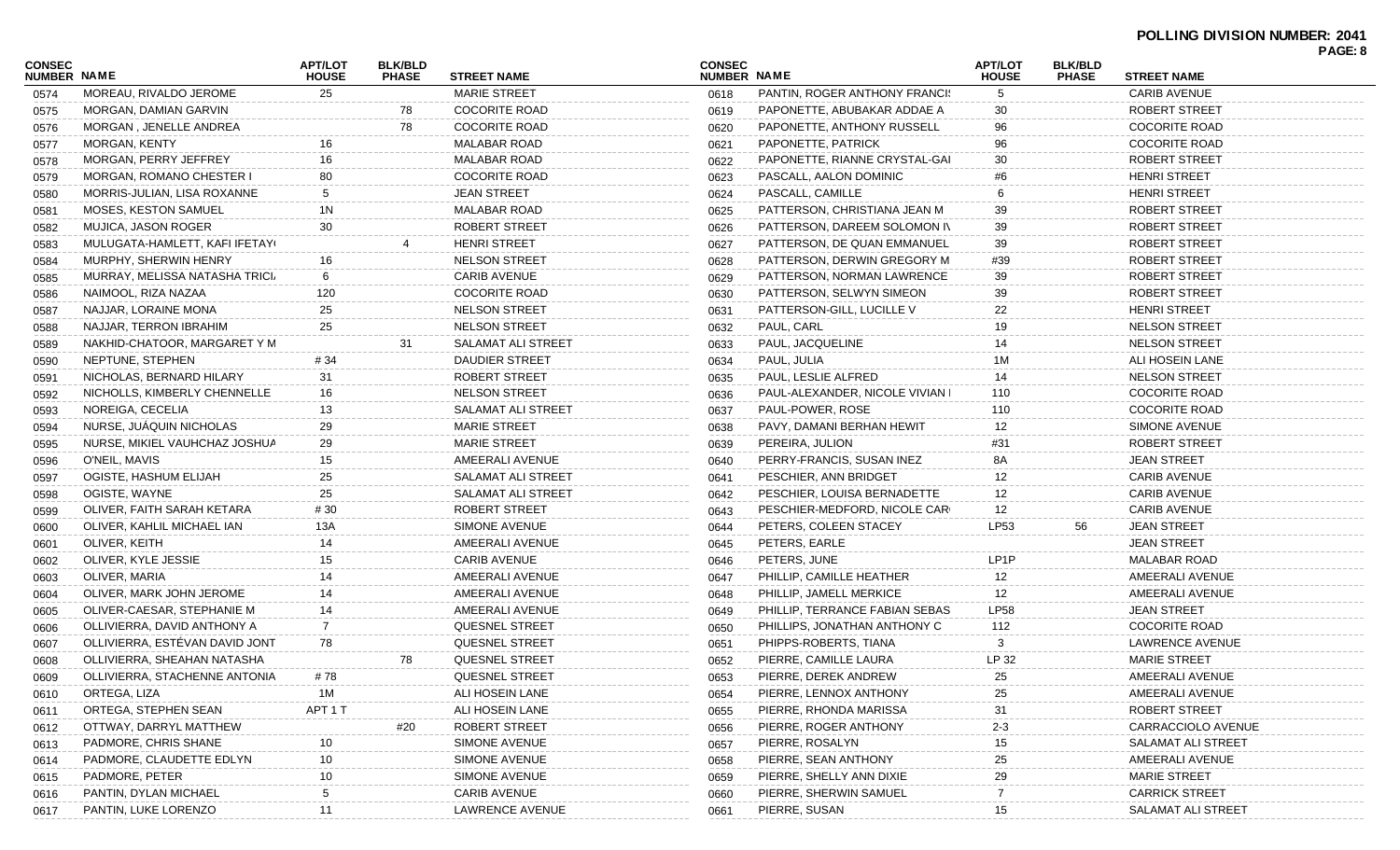| CONSEC<br><b>NUMBER NAME</b> |                               | <b>APT/LOT</b><br><b>HOUSE</b> | <b>BLK/BLD</b><br><b>PHASE</b> | <b>STREET NAME</b>     | <b>CONSEC</b><br><b>NUMBER NAME</b> |                               | <b>APT/LOT</b><br><b>HOUSE</b> | <b>BLK/BLD</b><br><b>PHASE</b> | <b>STREET NAME</b>      | PAGE: 9 |
|------------------------------|-------------------------------|--------------------------------|--------------------------------|------------------------|-------------------------------------|-------------------------------|--------------------------------|--------------------------------|-------------------------|---------|
| 0662                         | PIERRE, TORRIE ANTHONY        | 17                             |                                | AMEERALI AVENUE        | 0706                                | RANSOME, BRIAN SEAN A         | 88                             |                                | <b>COCORITE ROAD</b>    |         |
| 0663                         | PIERRE, VIVIENNE LOUISE       | 25                             |                                | AMEERALI AVENUE        | 0707                                | RAPHAEL, ANTHONY              | 17                             |                                | MALABAR ROAD            |         |
| 0664                         | POLLARD, DARREYL JAY          | 25                             |                                | ROBERT STREET          | 0708                                | RAPHAEL, KEVIN EYON           | 15                             |                                | <b>MALABAR ROAD</b>     |         |
| 0665                         | POLLARD, DAVON JOSEPH         |                                | 25                             | ROBERT STREET          | 0709                                | RAPHAEL, MARC RION            | 15                             |                                | <b>MALABAR ROAD</b>     |         |
| 0666                         | POLLARD, HAMIL JOSEPH         | 25                             |                                | <b>ROBERT STREET</b>   | 0710                                | RAPHAEL, MAUREEN              | 15                             |                                | <b>MALABAR ROAD</b>     |         |
| 0667                         | POPE, ALVIN                   | 3                              |                                | DAUDIER STREET         | 0711                                | RASOOL, FAZIA CHARMAINE       |                                |                                | AMEERALI AVENUE         |         |
| 0668                         | POPE, BERTRAND                | 108                            |                                | <b>COCORITE ROAD</b>   | 0712                                | RASOOL, FAZIR                 |                                |                                | AMEERALI AVENUE         |         |
| 0669                         | POPE, CAMMILLE LISA           | 3                              |                                | DAUDIER STREET         | 0713                                | RASOOL, RIYAD FAZIR NAZIR     |                                |                                | AMEERALI AVENUE         |         |
| 0670                         | POPE, CAROLIN                 |                                | 108                            | <b>COCORITE ROAD</b>   | 0714                                | RAVELLO, ARNOLD               |                                |                                | <b>MARIE STREET</b>     |         |
| 0671                         | POPE, KERON ANTONIO KENDELL   | 1N                             |                                | <b>MALABAR ROAD</b>    | 0715                                | RAYMOND, FOSTELLE TIMOTHY     | 108                            |                                | <b>COCORITE ROAD</b>    |         |
| 0672                         | POPE, KEVIN LOUIS             | 3                              |                                | DAUDIER STREET         | 0716                                | RAYMOND, GYENELLE             | 108                            |                                | <b>COCORITE ROAD</b>    |         |
| 0673                         | POPE, MATTHEW LESTER          | 108                            |                                | <b>COCORITE ROAD</b>   | 0717                                | REDMAN, ANALESE HELEN         | 4A                             |                                | PIERRE STREET           |         |
| 0674                         | POPE, NIKEISHA TRICIA         | 6                              |                                | <b>CARRICK STREET</b>  | 0718                                | REDMAN, ANN LINDA             |                                |                                | PIERRE STREET           |         |
| 0675                         | POPE, SHENELLE                | 108                            |                                | <b>COCORITE ROAD</b>   | 0719                                | REDMAN, AVRAM WILLIAM         | #16                            |                                | AMEERALI AVENUE         |         |
| 0676                         | POPE, SHIRLEY                 | 3                              |                                | <b>DAUDIER STREET</b>  | 0720                                | REDMAN, ISHTAR ARIA           |                                | 16                             | AMEERALI AVENUE         |         |
| 0677                         | POPE, STACY                   | 3                              |                                | DAUDIER STREET         | 0721                                | REECE, DAWN ELIZABETH         | 27                             |                                | ROBERT STREET           |         |
| 0678                         | POWER, ERROL                  | 110                            |                                | <b>COCORITE ROAD</b>   | 0722                                | REECE, KIRK ASHAWN            | 27                             |                                | <b>ROBERT STREET</b>    |         |
| 0679                         | POWER, RICKIE                 | 110                            |                                | <b>COCORITE ROAD</b>   | 0723                                | RENN-GARCIA, JUDY             | 17                             |                                | LAWRENCE AVENUE         |         |
| 0680                         | POWER, ROGER ANCIL ANTHONY    | 110                            |                                | <b>COCORITE ROAD</b>   | 0724                                | RILEY, JUNIOR MARK P H        |                                |                                | <b>NELSON STREET</b>    |         |
| 0681                         | POWER-BROWN, CYNTHIA          | 110                            |                                | <b>COCORITE ROAD</b>   | 0725                                | RILEY, STEWART BRYAN          | 29                             |                                | SALAMAT ALI STREET      |         |
| 0682                         | PUNCH, NAULENE JANETTA        | 17                             |                                | AMEERALI AVENUE        | 0726                                | ROBERTS, PENELOPE ANEISSA     | 3                              |                                | LAWRENCE AVENUE         |         |
| 0683                         | PUNCH, NORD CHATFIELD         | 17                             |                                | AMEERALI AVENUE        | 0727                                | ROCHFORD, DERYCK CURTIS ALEX  | 6C                             |                                | SALAMAT ALI STREET      |         |
| 0684                         | QUAMMIE, GERARD ROBERTO       | 14                             |                                | <b>DAUDIER STREET</b>  | 0728                                | ROCHFORD, SHARON              | 6C                             |                                | SALAMAT ALI STREET      |         |
| 0685                         | RAGBIR, CHRISTI ALEXI NAOMI   | # 10                           |                                | PERCY CEZAIR STREET    | 0729                                | RODRIGUEZ, CAROL              | 32F                            |                                | PRO QUEEN STREET        |         |
| 0686                         | RAGBIR, CREIG SUNNIL ANTHONY  | 10                             |                                | PERCY CEZAIR STREET    | 0730                                | RODRIGUEZ, CHRISTIAN JOHN E   | 6                              |                                | PERCY CEZAIR STREET     |         |
| 0687                         | RAGBIR, VANCE LUKE HAROLD     | # 10                           |                                | PERCY CEZAIR STREET    | 0731                                | RODRIGUEZ, MARIO FELIPE       |                                | 32F                            | <b>PRO QUEEN STREET</b> |         |
| 0688                         | RAGBIR, VANDA NASTASI         | 10                             |                                | PERCY CEZAIR STREET    | 0732                                | RODRIGUEZ, ROOSEVELT EUTYCHI  | 6                              |                                | PERCY CEZAIR STREET     |         |
| 0689                         | RAMDASS, ALEEM RAVI           | 13                             |                                | AMEERALI AVENUE        | 0733                                | RODRIGUEZ, THERESA            |                                |                                | PERCY CEZAIR STREET     |         |
| 0690                         | RAMDASS, ALEEYA MANISHA       | #13                            |                                | AMEERALI AVENUE        | 0734                                | ROMAIN, CARLENE JOANNE        | LOT $# 1S$                     |                                | MALABAR ROAD            |         |
| 0691                         | RAMDASS, NAZMA                | 13                             |                                | AMEERALI AVENUE        | 0735                                | ROSALES, YINKA CARECA BRIAN   | 17                             |                                | <b>MARIE STREET</b>     |         |
| 0692                         | RAMDASS, RAVINDRANATH         | 13                             |                                | AMEERALI AVENUE        | 0736                                | ROSS, INEZ JOSEPHINE          | 3                              |                                | SIMONE AVENUE           |         |
| 0693                         | RAMJATTAN, INDRAVANI PAMELA   | 1 F                            |                                | ALI HOSEIN LANE        | 0737                                | ROUSSEAU, BERNICE             |                                |                                | <b>CARIB AVENUE</b>     |         |
| 0694                         | RAMNARINE, ROGER GREGORY      | 76                             |                                | <b>COCORITE ROAD</b>   | 0738                                | ROUSSEAU, LAWRENCE            |                                |                                | <b>CARIB AVENUE</b>     |         |
| 0695                         | RAMOUTAR, CHRISTINE LYDIA     |                                |                                | <b>LAWRENCE AVENUE</b> | 0739                                | RUIZ, RYAN CHRISTOPHER        | 28                             |                                | <b>MARIE STREET</b>     |         |
| 0696                         | RAMOUTAR, GAILE ANN           | 8                              |                                | <b>LAWRENCE AVENUE</b> | 0740                                | SAHADEO, ROBIN NIMRAL         |                                | 3 A                            | SALAMAT ALI STREET      |         |
| 0697                         | RAMOUTAR, MARY ROSALIND       | 106                            |                                | <b>COCORITE ROAD</b>   | 0741                                | SALINA, ELSPETH ANN ZENOBIA   | 20                             |                                | AMEERALI AVENUE         |         |
| 0698                         | RAMRATTAN, DENNIS             | 33                             |                                | <b>ROBERT STREET</b>   | 0742                                | SAM, PATRICE LESLEY-ANN       | 18                             |                                | <b>MARIE STREET</b>     |         |
| 0699                         | RAMROOP, NICHOLAS             | 2D                             |                                | JOHN LANE              | 0743                                | SAMAROO, MARGARET             | 28                             |                                | <b>MARIE STREET</b>     |         |
| 0700                         | RAMROOP, PULCAL BIPAYA        |                                |                                | <b>HENRI STREET</b>    | 0744                                | SAMLAL-DINDIAL, PRAMA RADHEKA | 33                             |                                | <b>ROBERT STREET</b>    |         |
| 0701                         | RAMROOP, RAMESH               |                                |                                | <b>HENRI STREET</b>    | 0745                                | SAMPSON, HEROLD JOSEF GABRIE  |                                |                                | <b>CARRICK STREET</b>   |         |
| 0702                         | RAMROOP, RICHARD STEFON VIKA: | 9                              |                                | <b>HENRI STREET</b>    | 0746                                | SAMPSON, HILARY GASTON        | 1P                             |                                | ALI HOSEIN LANE         |         |
| 0703                         | RAMROOP, SHARON               | 9                              |                                | <b>HENRI STREET</b>    | 0747                                | SAMPSON, KERN WILLIAM         | APT <sub>2</sub>               |                                | <b>CARIB AVENUE</b>     |         |
| 0704                         | RAMROOP, TEVIN RONDELL        | 31                             |                                | <b>ROBERT STREET</b>   | 0748                                | SAMUEL, DENIQUE LIANA         | 10                             |                                | <b>DAUDIER STREET</b>   |         |
| 0705                         | RAMSAMOOJ-RAMAI, NIRMALA K    | 98                             |                                | <b>COCORITE ROAD</b>   | 0749                                | SAVORY, TREVOR ALEXANDER N    | #10                            |                                | <b>CARRICK STREET</b>   |         |
|                              |                               |                                |                                |                        |                                     |                               |                                |                                |                         |         |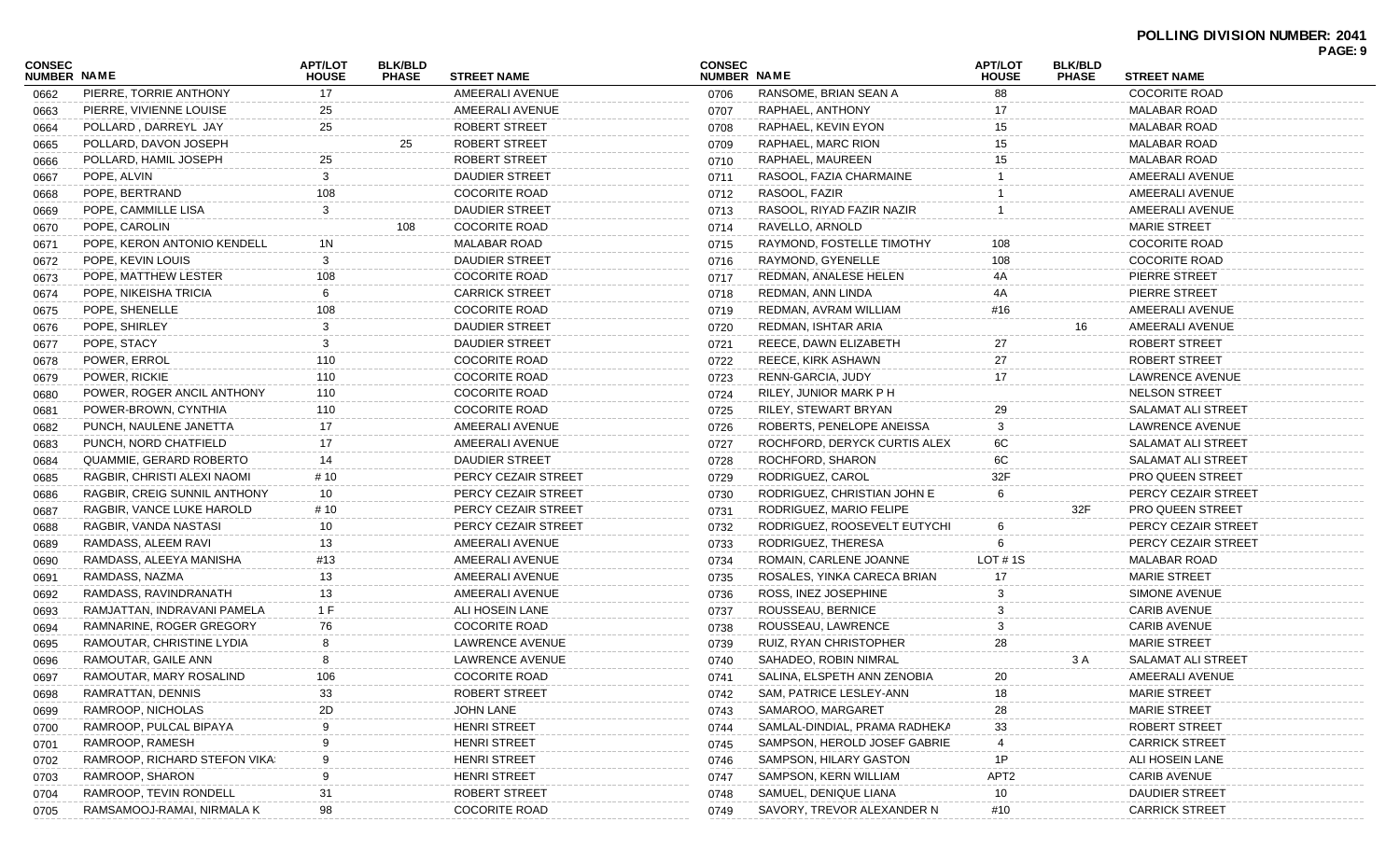### **POLLING DIVISION NUMBER: 2041**

| <b>CONSEC</b>      |                                | <b>APT/LOT</b>   | <b>BLK/BLD</b> |                       | <b>CONSEC</b> |                                 | <b>APT/LOT</b> | <b>BLK/BLD</b> |                        | <b>PAGE: 10</b> |
|--------------------|--------------------------------|------------------|----------------|-----------------------|---------------|---------------------------------|----------------|----------------|------------------------|-----------------|
| <b>NUMBER NAME</b> |                                | <b>HOUSE</b>     | <b>PHASE</b>   | <b>STREET NAME</b>    | NUMBER NAME   |                                 | <b>HOUSE</b>   | <b>PHASE</b>   | <b>STREET NAME</b>     |                 |
| 0750               | SCOBIE, CALVIN DAVID           | 24               |                | AMEERALI AVENUE       | 0794          | SUBERO, SHARON LIMA LUCY        | 11             |                | ROBERT STREET          |                 |
| 0751               | SCOTT, BERNADETTE PHYLLIS      | 6 A              |                | PIERRE STREET         | 0795          | SURAT-DAVID, ANN MARIE          |                | 25             | SALAMAT ALI STREET     |                 |
| 0752               | SCOTT. BRYON WILLIAM ALBERT    | 6A               |                | PIERRE STREET         | 0796          | TACKOORSINGH, LISA EDITH        | 28             |                | <b>MARIE STREET</b>    |                 |
| 0753               | SCOTT, DION STANLEY EUSTACE    | 6A               |                | PIERRE STREET         | 0797          | TARDIEU, KRISTY MARIE CHARLEN   |                |                | AMEERALI AVENUE        |                 |
| 0754               | SCOTT, GREGORY GILBERT         | 20               |                | SIMONE AVENUE         | 0798          | TEMPRO, CLAUDINE                |                |                | <b>CARRICK STREET</b>  |                 |
| 0755               | SCOTT, PHILSON KALEB           | 29               |                | <b>JEAN STREET</b>    | 0799          | TEMPRO, DIONNE JENNIFER         |                |                | <b>CARRICK STREET</b>  |                 |
| 0756               | SCOTT, RANDOLPH ARTHUR         | 6A               |                | PIERRE STREET         | 0800          | TEMPRO, DWAYNE NIGEL            |                |                | <b>CARRICK STREET</b>  |                 |
| 0757               | SCOTT, RITA FABIANA            | 7                |                | <b>CARIB AVENUE</b>   | 0801          | THOMAS, ANTOINETTE PAULINE      |                |                | <b>HENRI STREET</b>    |                 |
| 0758               | SCOTT, SHARON ROSE MARY        | 6A               |                | PIERRE STREET         | 0802          | THOMAS, COLLIN HAYSEN           |                |                | <b>HENRI STREET</b>    |                 |
| 0759               | SEALEY, MARLON ADRIAN PETER    | 82               |                | <b>COCORITE ROAD</b>  | 0803          | THOMAS, HEATHER ROXANNE         | 89             |                | <b>QUESNEL STREET</b>  |                 |
| 0760               | SEDENO, JENNIFER MERLA THERES  | 21               |                | SALAMAT ALI STREET    | 0804          | THOMAS, JUNIOR SEAN EGBERT      | 89             |                | <b>QUESNEL STREET</b>  |                 |
| 0761               | SELF, JOHN                     | 28               |                | ROBERT STREET         | 0805          | THOMAS, NEWTON COLMAN           |                |                | LAWRENCE AVENUE        |                 |
| 0762               | SHAND, JAYDEN CHASETON         |                  | 24             | ROBERT STREET         | 0806          | THOMAS, RACHEL-RENEE ELIZABET   | 13             |                | SALAMAT ALI STREET     |                 |
| 0763               | SHARMA, RUNAKO JYASI ANFERNE   |                  | #19            | SALAMAT ALI STREET    | 0807          | THOMAS, ROBERT JOHN             | 89             |                | <b>QUESNEL STREET</b>  |                 |
| 0764               | SHORTTE, IRMA SOLITA           | 15               |                | <b>DAUDIER STREET</b> | 0808          | THOMAS, SHANICE SHERELLE        | 89             |                | <b>QUESNEL STREET</b>  |                 |
| 0765               | SIMMONDS, MIKHAEL WENDELL N    | 10               |                | CARRACCIOLO AVENUE    | 0809          | THOMAS-BROOMES, PAULA KAREN     | 89             |                | <b>QUESNEL STREET</b>  |                 |
| 0766               | SINGH, ARNOLD                  | 3                |                | PERCY CEZAIR STREET   | 0810          | <b>THOMPSON, ALICE</b>          | 13             |                | LAWRENCE AVENUE        |                 |
| 0767               | SINGH, INDIRA                  |                  | 3              | SALAMAT ALI STREET    | 0811          | THOMPSON, DON ANTHONY           | 13             |                | <b>LOCKHART STREET</b> |                 |
| 0768               | SINGH, RAMESH                  | 11               |                | AMEERALI AVENUE       | 0812          | TORRES, CLIFTON                 | 30             |                | <b>MARIE STREET</b>    |                 |
| 0769               | SINGH, ZAIDA SHAMSHIDA         | 3                |                | PERCY CEZAIR STREET   | 0813          | TOTA, NOLAN ANTHONY             | 84             |                | <b>COCORITE ROAD</b>   |                 |
| 0770               | SMITH, LANCE                   | 16               |                | <b>MARIE STREET</b>   | 0814          | TOUSSAINT, DANIEL NATHAN        | 23             |                | <b>NELSON STREET</b>   |                 |
| 0771               | SOLOMON, GABRIEL               |                  | 37             | ROBERT STREET         | 0815          | <b>TOUSSAINT, JOSIAH</b>        | 23             |                | <b>NELSON STREET</b>   |                 |
| 0772               | SOLOMON, KEBBLE SELVON BEDE    | 11               |                | LAWRENCE AVENUE       | 0816          | TOUSSAINT, MICHELE JOANNE RUT   | 24             |                | <b>NELSON STREET</b>   |                 |
| 0773               | SOLOMON, TALIA TRACY           | 11               |                | LAWRENCE AVENUE       | 0817          | TOUSSAINT, NATHANIEL DAVID P    | 23             |                | <b>NELSON STREET</b>   |                 |
| 0774               | SOO TING, DENNISON HOLLIS      | 84               |                | <b>COCORITE ROAD</b>  | 0818          | TOUSSAINT, VERA                 |                | 23             | <b>NELSON STREET</b>   |                 |
| 0775               | SOOKNANAN, BERNADETTE SALLY    | 36               |                | ROBERT STREET         | 0819          | VIARRUEL, CELINE SIMONE         | #28            |                | <b>MARIE STREET</b>    |                 |
| 0776               | SOOKNANAN, COURTNEY GREGOR     | -1               |                | <b>DAUDIER STREET</b> | 0820          | VIECHWEG, GEMMA                 |                |                | LAWRENCE AVENUE        |                 |
| 0777               | SOOKNANAN, RUSSEL              | 0036             |                | ROBERT STREET         | 0821          | VINCENT, ANNETTE MILDRED        |                |                | LAWRENCE AVENUE        |                 |
| 0778               | ST CLAIR, MELENA JAMELIA ALLAN | 10               |                | <b>CARRICK STREET</b> | 0822          | VINCENT, FITZCLARENCE           |                |                | LAWRENCE AVENUE        |                 |
| 0779               | STEELE, ANNA-MARIE MICHELLE    | 1A               |                | <b>CARIB AVENUE</b>   | 0823          | VINCENT, KALIQ EZEKIEL MAKIS    |                |                | LAWRENCE AVENUE        |                 |
| 0780               | STEELE, CHRISTOPHER ROBERT     | 1A               |                | <b>CARIB AVENUE</b>   | 0824          | VINCENT, MARSHA GABRIELLE       |                |                | LAWRENCE AVENUE        |                 |
|                    | STEELE, JONATHAN PATRICK       | 14               |                | <b>CARIB AVENUE</b>   | 0825          | <b>VINCENT, MAUREEN</b>         |                |                | <b>LAWRENCE AVENUE</b> |                 |
| 0781               | STEELE, LEO                    | 120              |                | <b>COCORITE ROAD</b>  |               | <b>VINCENT, MELISSA GLENIS</b>  |                |                | LAWRENCE AVENUE        |                 |
| 0782               | STEELE, MELISSA MEGAN          | 1A               |                | <b>CARIB AVENUE</b>   | 0826          | <b>VINCENT, MICHAEL GILBERT</b> |                |                | LAWRENCE AVENUE        |                 |
| 0783               | STEELE, NORBERT                |                  |                |                       | 0827          |                                 |                |                |                        |                 |
| 0784               |                                | 1A               |                | <b>CARIB AVENUE</b>   | 0828          | VINCENT, MYRNELLE GILLIAN       | 2              |                | LAWRENCE AVENUE        |                 |
| 0785               | STEELE, PAULA MARGARET         | 1A               |                | <b>CARIB AVENUE</b>   | 0829          | VINCENT, TRISHA MARTHA          | $\overline{2}$ |                | LAWRENCE AVENUE        |                 |
| 0786               | STEELE, SHENELLE LOUCRESHA     | #120             |                | <b>COCORITE ROAD</b>  | 0830          | WAITES, TINISHA ATHIA MEGAN     |                |                | <b>NELSON STREET</b>   |                 |
| 0787               | STEELE, SHIMON LEONARDO        | #120             |                | <b>COCORITE ROAD</b>  | 0831          | WAITHE, KAIYA DANIELLE          | 20             |                | SIMONE AVENUE          |                 |
| 0788               | STEPHEN, MARIAN                | 21               |                | <b>NELSON STREET</b>  | 0832          | <b>WALDRON, MARK BRENT</b>      | #104           |                | <b>COCORITE ROAD</b>   |                 |
| 0789               | STEPHEN, MICHAEL ANTHONY       | 21               |                | <b>NELSON STREET</b>  | 0833          | WALDRON-HOUSEN, LATOYA CAND     |                | 104            | <b>COCORITE ROAD</b>   |                 |
| 0790               | STEPHENS-COWARD, CANDACE R     | 29               |                | <b>MARIE STREET</b>   | 0834          | WANZA, STEVE MARK               | 12             |                | <b>HENRI STREET</b>    |                 |
| 0791               | STEWART, DAYSHA MICAH NAOMI    | #2               |                | LAWRENCE AVENUE       | 0835          | WARD, MATHEW STANLEY            | 37             |                | ROBERT STREET          |                 |
| 0792               | STOWE-MC ALLISTER, AMANA CARO  | 19               |                | SALAMAT ALI STREET    | 0836          | WARNER, NAOMI MARGARET          | 39             |                | ROBERT STREET          |                 |
| 0793               | SUBERO, KERWIN KESTER PETER    | APT <sub>4</sub> |                | <b>CARIB AVENUE</b>   | 0837          | WARNER-KING, SIMONE CAMILLE M   | 39             |                | ROBERT STREET          |                 |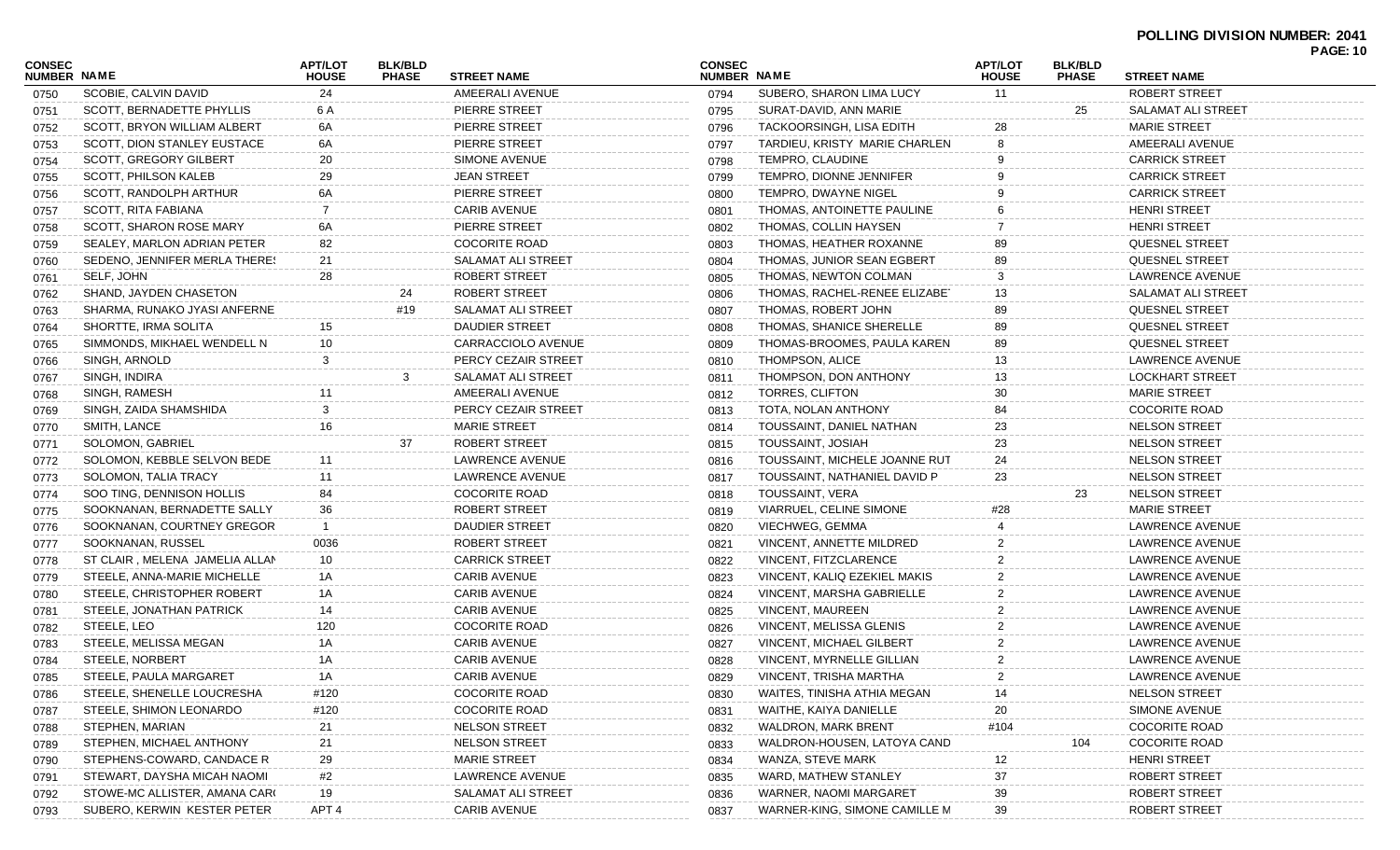| CONSEC<br><b>NUMBER NAME</b> |                               | <b>APT/LOT</b><br><b>HOUSE</b> | <b>BLK/BLD</b><br><b>PHASE</b> | <b>STREET NAME</b>     |
|------------------------------|-------------------------------|--------------------------------|--------------------------------|------------------------|
| 0838                         | WARWICK-WORRELL, BERNADINE    | 16                             |                                | DAUDIER STREET         |
| 0839                         | WATTLEY, AUGUSTA              | 15                             |                                | PERCY CEZAIR STREET    |
| 0840                         | WICKHAM, STEPHEN              | LP9675                         |                                | ALI HOSEIN LANE        |
| 0841                         | WILLIAMS, ABRAHAM             | 12                             |                                | CARRACCIOLO AVENUE     |
| 0842                         | WILLIAMS, GLADYS              | 12                             |                                | CARRACCIOLO AVENUE     |
| 0843                         | <b>WILLIAMS, STACY AKELA</b>  | #1                             |                                | <b>MALABAR ROAD</b>    |
| 0844                         | <b>WILLIAMS, WINSTON</b>      | 8 A                            |                                | <b>JEAN STREET</b>     |
| 0845                         | WILLIAMS MITCHELL, CAROL B    | #22-24                         |                                | AMEERALI AVENUE        |
| 0846                         | <b>WILSON, CHARLES</b>        | 17                             |                                | SALAMAT ALI STREET     |
| 0847                         | <b>WILSON, DWAYNE PIERRE</b>  | 29                             |                                | SALAMAT ALI STREET     |
| 0848                         | <b>WILSON, GERMAINE</b>       | 17                             |                                | SALAMAT ALI STREET     |
| 0849                         | WILSON, MARY VINOLA MARCELINE | 17                             |                                | SALAMAT ALI STREET     |
| 0850                         | WILSON-FRANCISCO, SHELLEY-ANN | APT17                          |                                | SALAMAT ALI STREET     |
| 0851                         | WINCHESTER, ANCIL BERTRAM     | #3B                            |                                | SALAMAT ALI STREET     |
| 0852                         | WINCHESTER, DOREEN BEVERLY    | 3 B                            |                                | SALAMAT ALI STREET     |
| 0853                         | WONG, ANN MARIE THEODORA      | 8                              |                                | AMEERALI AVENUE        |
| 0854                         | WONG, DAVID RUSSELL           |                                | 22                             | <b>NELSON STREET</b>   |
| 0855                         | WONG, JENNIFER MARY           | #8                             |                                | AMEERALI AVENUE        |
| 0856                         | WONG, JULIE MARIE NICOLE      | 8                              |                                | AMEERALI AVENUE        |
| 0857                         | WONG, LAURA                   |                                | 8                              | AMEERALI AVENUE        |
| 0858                         | WONG, ROBERT GARY             | 74                             |                                | QUESNEL STREET         |
| 0859                         | WONG, SANDRA ALLISON          | 22                             |                                | <b>NELSON STREET</b>   |
| 0860                         | WONG, SELWYN WELDON FRANCIS   | 8                              |                                | AMEERALI AVENUE        |
| 0861                         | WONG, SERENA SUSAN            | 74                             |                                | <b>QUESNEL STREET</b>  |
| 0862                         | WONG, SHIREL BLANCHE          | 8                              |                                | AMEERALI AVENUE        |
| 0863                         | WONG, ZACHARY KYLE            | 22                             |                                | <b>NELSON STREET</b>   |
| 0864                         | WONG, ZANE WINSTON            | #22                            |                                | <b>NELSON STREET</b>   |
| 0865                         | WOOLFORD, LUCY ANN VICTORIA   | #74                            |                                | <b>LOCKHART STREET</b> |
| 0866                         | WORRELL, RIGUEL CHRISTIAN     | 16                             |                                | DAUDIER STREET         |
| 0867                         | WORRELL, RONDELL CHRISTOPH    | # 16                           |                                | DAUDIER STREET         |
| 0868                         | WRIGHT, CYNTHIA MARY          | 29                             |                                | SALAMAT ALI STREET     |
| 0869                         | <b>WRIGHT, RANDOLPH STEVE</b> | 13                             |                                | <b>NELSON STREET</b>   |
| 0870                         | WRIGHT, RICHARD AUGUSTUS      | 29                             |                                | SALAMAT ALI STREET     |
| 0871                         | WYSE, GARFIELD ANDREW         | 4                              |                                | <b>CARRICK STREET</b>  |
| 0872                         | YAN HIP-PIERRE, STACYANN      | $2 - 3$                        |                                | CARRACCIOLO AVENUE     |
| 0873                         | YEARWOOD, CHARLES ANDREW      | 22-24                          |                                | AMEERALI AVENUE        |
| 0874                         | YIP YING, PAUL ELVIS          | 1U                             |                                | ALI HOSEIN LANE        |
| 0875                         | YOUNG, CHEVELLE NIKEISHA MONI | #110                           |                                | <b>COCORITE ROAD</b>   |
|                              |                               |                                |                                |                        |